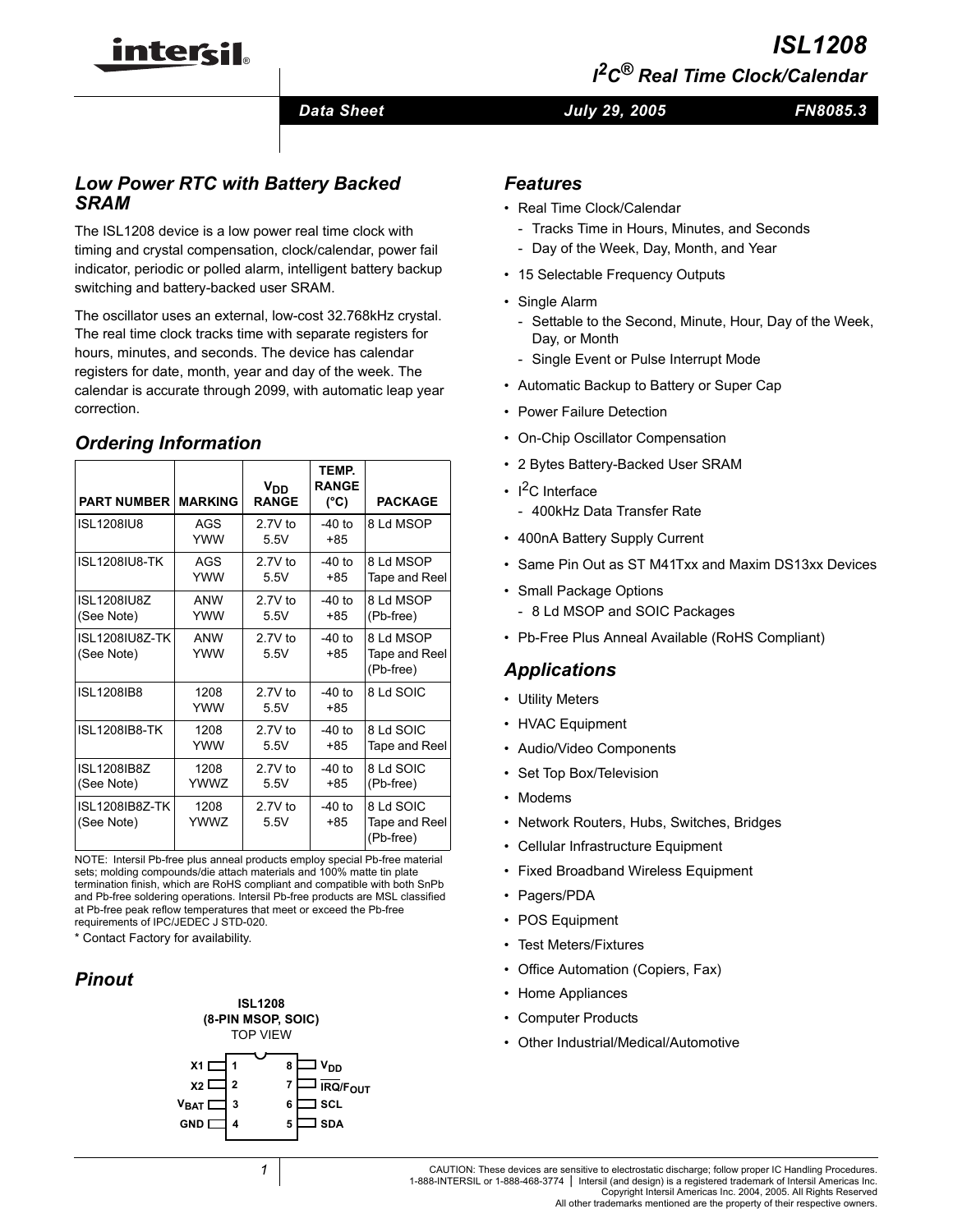# *Block Diagram*



# *Pin Descriptions*

| <b>PIN</b><br><b>NUMBER</b> | <b>SYMBOL</b>              | <b>DESCRIPTION</b>                                                                                                                                                                                      |
|-----------------------------|----------------------------|---------------------------------------------------------------------------------------------------------------------------------------------------------------------------------------------------------|
|                             | X1                         | The X1 pin is the input of an inverting amplifier and is intended to be connected to one pin of an external 32.768kHz<br>quartz crystal. X1 can also be driven directly from a 32.768kHz source.        |
| $\mathcal{P}$               | X <sub>2</sub>             | The X2 pin is the output of an inverting amplifier and is intended to be connected to one pin of an external 32.768kHz<br>quartz crystal.                                                               |
| 3                           | V <sub>BAT</sub>           | This input provides a backup supply voltage to the device. $V_{\text{BAT}}$ supplies power to the device in the event that the<br>$V_{DD}$ supply fails. This pin should be tied to ground if not used. |
| 4                           | <b>GND</b>                 | Ground.                                                                                                                                                                                                 |
| 5                           | <b>SDA</b>                 | Serial Data (SDA) is a bidirectional pin used to transfer serial data into and out of the device. It has an open drain<br>output and may be wire OR'ed with other open drain or open collector outputs. |
| 6                           | <b>SCL</b>                 | The Serial Clock (SCL) input is used to clock all serial data into and out of the device.                                                                                                               |
| 7                           | <b>IRQ/F<sub>OUT</sub></b> | Interrupt Output/Frequency Output is a multi-functional pin that can be used as interrupt or frequency output pin. The<br>function is set via the configuration register.                               |
| 8                           | $V_{DD}$                   | Power supply.                                                                                                                                                                                           |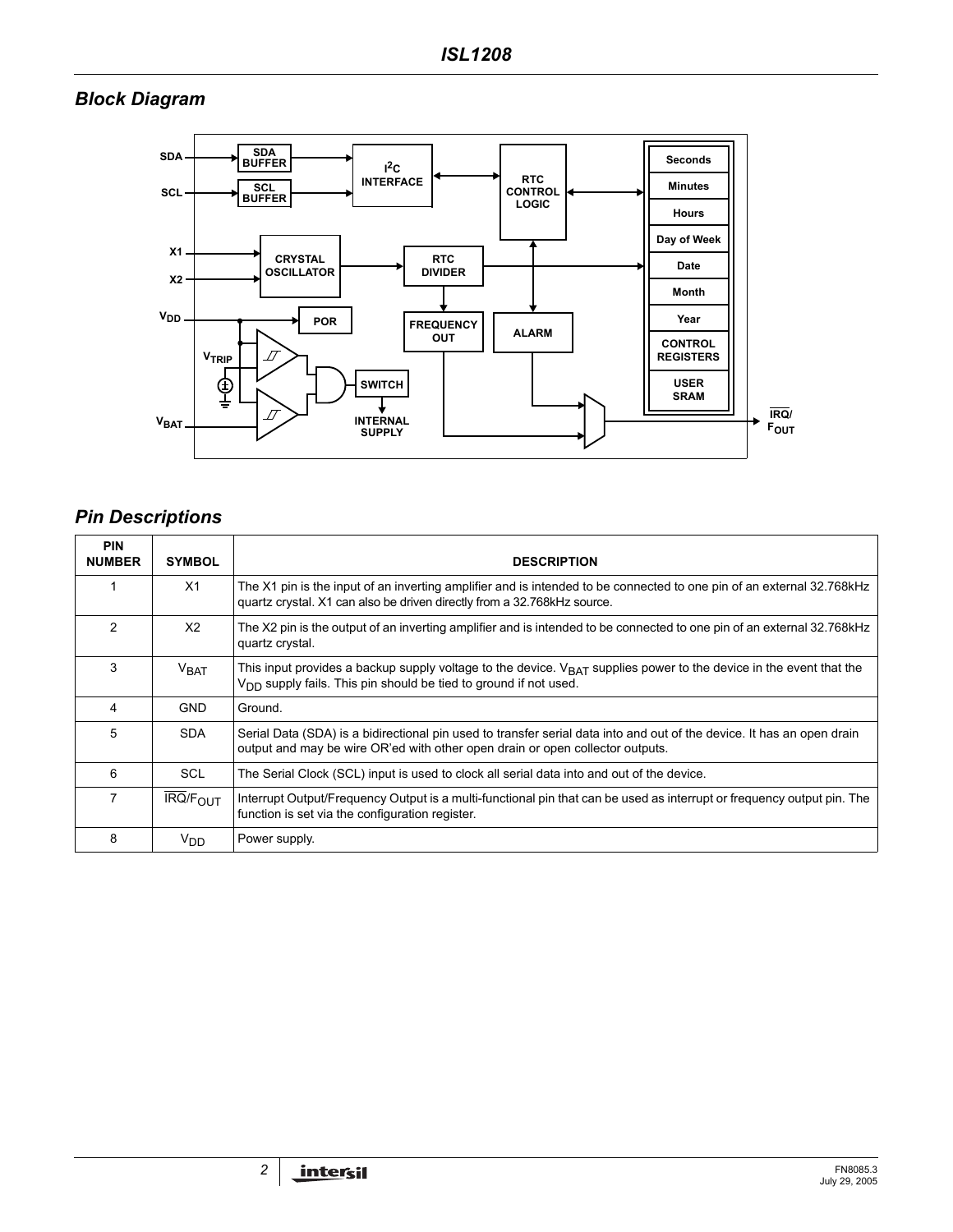#### **Absolute Maximum Ratings**

Voltage on  $V_{DD}$ ,  $V_{BAT}$ , SCL, SDA, and  $\overline{IRQ}$  pins

(respect to ground). . . . . . . . . . . . . . . . . . . . . . . . . . -0.5V to 7.0V Voltage on X1 and X2 pins

(respect to ground). . . . . . . . . . . . . . . . . 0.5V to  $\rm V_{DD}$  + 0.5 ( $\rm V_{DD}$  Mode) -0.5V to  $\rm V_{BAT}$  + 0.5 ( $\rm V_{BAT}$  Mode)

Storage Temperature . . . . . . . . . . . . . . . . . . . . . . . .-65°C to +150°C Lead Temperature (Soldering, 10s)........................300°C

*CAUTION: Stresses above those listed in "Absolute Maximum Ratings" may cause permanent damage to the device. This is a stress only rating and operation of the device at these or any other conditions above those indicated in the operational sections of this specification is not implied.*

#### **DC Operating Characteristics – RTC** Temperature = -40°C to +85°C, unless otherwise stated.

| <b>SYMBOL</b>              | <b>PARAMETER</b>                            | <b>CONDITIONS</b>              | <b>MIN</b> | <b>TYP</b><br>(Note 4) | <b>MAX</b> | <b>UNITS</b> | <b>NOTES</b> |
|----------------------------|---------------------------------------------|--------------------------------|------------|------------------------|------------|--------------|--------------|
| V <sub>DD</sub>            | Main Power Supply                           |                                | 2.7        |                        | 5.5        | $\vee$       |              |
| V <sub>BAT</sub>           | <b>Battery Supply Voltage</b>               |                                | 1.8        |                        | 5.5        | $\vee$       |              |
| I <sub>DD1</sub>           | Supply Current                              | $V_{DD} = 5V$                  |            | $\overline{2}$         | 6          | μA           | 1, 2         |
|                            |                                             | $VDD = 3V$                     |            | 1.2                    | 4          | μA           |              |
| $I_{DD2}$                  | Supply Current With I <sup>2</sup> C Active | $VDD = 5V$                     |            | 40                     | 120        | μA           | 1, 2         |
| $I_{DD3}$                  | Supply Current (Low Power Mode)             | $VDD = 5V$ , LPMODE = 1        |            | 1.4                    | 5          | μA           | $\mathbf{1}$ |
| <b>I</b> BAT               | <b>Battery Supply Current</b>               | $V_{BAT} = 3V$                 |            | 400                    | 950        | nA           | 1            |
| ĪЦ                         | Input Leakage Current on SCL                |                                |            | 100                    |            | nA           |              |
| $I_{LO}$                   | I/O Leakage Current on SDA                  |                                |            | 100                    |            | nA           |              |
| VTRIP                      | V <sub>BAT</sub> Mode Threshold             |                                | 1.6        | 2.2                    | 2.6        | $\vee$       |              |
| <b>VTRIPHYS</b>            | V <sub>TRIP</sub> Hysteresis                |                                | 10         | 30                     | 75         | mV           |              |
| <b>VBATHYS</b>             | V <sub>BAT</sub> Hysteresis                 |                                | 15         | 50                     | 100        | mV           |              |
| <b>IRQ/F<sub>OUT</sub></b> |                                             |                                |            |                        |            |              |              |
| VOL                        | Output Low Voltage                          | $VDD = 5V$<br>$I_{OL}$ = 3mA   |            |                        | 0.4        | $\vee$       |              |
|                            |                                             | $VDD = 2.7V$<br>$I_{OL} = 1mA$ |            |                        | 0.4        | $\vee$       |              |

**Power-Down Timing** Temperature = -40°C to +85°C, unless otherwise stated.

| <b>SYMBOL</b>       | <b>PARAMETER</b>                  | <b>CONDITIONS</b> | <b>MIN</b> | TYP<br>(Note 4) | <b>MAX</b> | UNITS | <b>NOTES</b> |
|---------------------|-----------------------------------|-------------------|------------|-----------------|------------|-------|--------------|
| <sup>V</sup> DD SR- | V <sub>DD</sub> Negative Slewrate |                   |            |                 | 10         | V/ms  |              |

**Serial Interface Specifications** Over the recommended operating conditions unless otherwise specified.

| <b>SYMBOL</b>     | <b>PARAMETER</b>                              | <b>TEST CONDITIONS</b> | <b>MIN</b>                    | <b>TYP</b><br>(Note4) | <b>MAX</b>              | <b>UNITS</b> | <b>NOTES</b> |
|-------------------|-----------------------------------------------|------------------------|-------------------------------|-----------------------|-------------------------|--------------|--------------|
|                   | <b>SERIAL INTERFACE SPECS</b>                 |                        |                               |                       |                         |              |              |
| $V_{IL}$          | SDA and SCL input buffer LOW<br>voltage       |                        | $-0.3$                        |                       | 0.3x<br>V <sub>DD</sub> | V            |              |
| V <sub>IH</sub>   | SDA and SCL input buffer HIGH<br>voltage      |                        | 0.7x<br><b>V<sub>DD</sub></b> |                       | $VDD$ +<br>0.3          | v            |              |
| <b>Hysteresis</b> | SDA and SCL input buffer hysteresis           |                        | 0.05 x<br>V <sub>DD</sub>     |                       |                         | v            |              |
| V <sub>OL</sub>   | SDA output buffer LOW voltage,<br>sinking 3mA |                        | 0                             |                       | 0.4                     | v            |              |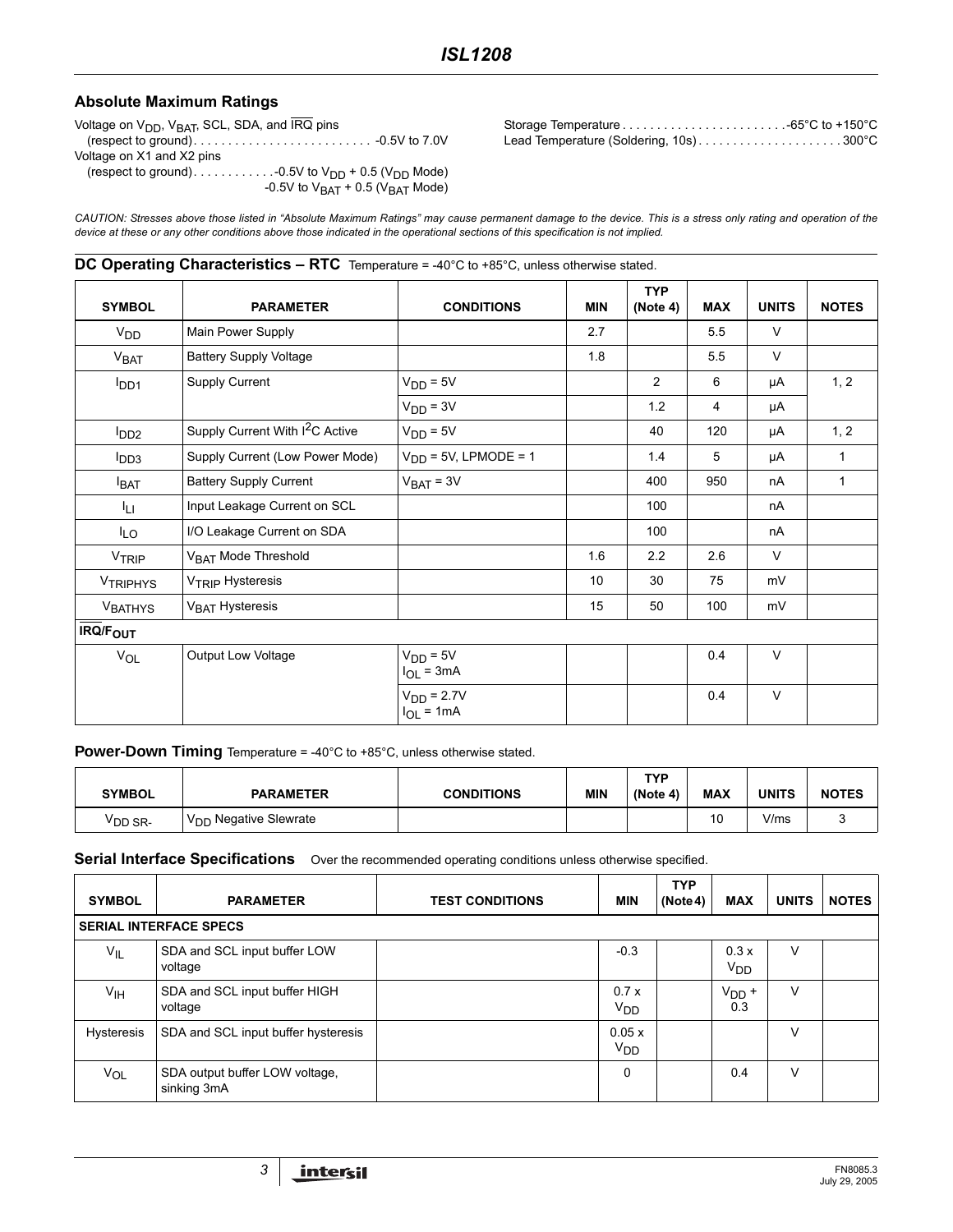| <b>SYMBOL</b>       | <b>PARAMETER</b>                                                    | <b>TEST CONDITIONS</b>                                                                                                                             | MIN                       | <b>TYP</b> | <b>MAX</b> | <b>UNITS</b> | <b>NOTES</b> |
|---------------------|---------------------------------------------------------------------|----------------------------------------------------------------------------------------------------------------------------------------------------|---------------------------|------------|------------|--------------|--------------|
| Cpin                | SDA and SCL pin capacitance                                         | $T_A$ = 25°C, f = 1MHz, $V_{DD}$ = 5V,<br>$V_{IN}$ = 0V, $V_{OUT}$ = 0V                                                                            |                           | (Note 4)   | 10         | pF           |              |
| $f_{SCL}$           | <b>SCL</b> frequency                                                |                                                                                                                                                    |                           |            | 400        | kHz          |              |
| t <sub>IN</sub>     | Pulse width suppression time at SDA<br>and SCL inputs               | Any pulse narrower than the max spec<br>is suppressed.                                                                                             |                           |            | 50         | ns           |              |
| t <sub>AA</sub>     | SCL falling edge to SDA output data<br>valid                        | SCL falling edge crossing 30% of V <sub>DD</sub> ,<br>until SDA exits the 30% to 70% of $V_{DD}$<br>window.                                        |                           |            | 900        | ns           |              |
| t <sub>BUF</sub>    | Time the bus must be free before the<br>start of a new transmission | SDA crossing 70% of $V_{DD}$ during a<br>STOP condition, to SDA crossing 70%<br>of V <sub>DD</sub> during the following START<br>condition.        | 1300                      |            |            | ns           |              |
| t <sub>LOW</sub>    | Clock LOW time                                                      | Measured at the 30% of V <sub>DD</sub> crossing.                                                                                                   | 1300                      |            |            | ns           |              |
| <sup>t</sup> HIGH   | Clock HIGH time                                                     | Measured at the 70% of $V_{DD}$ crossing.                                                                                                          | 600                       |            |            | ns           |              |
| t <sub>SU:STA</sub> | START condition setup time                                          | SCL rising edge to SDA falling edge.<br>Both crossing 70% of V <sub>DD</sub> .                                                                     | 600                       |            |            | ns           |              |
| t <sub>HD:STA</sub> | START condition hold time                                           | From SDA falling edge crossing 30% of<br>V <sub>DD</sub> to SCL falling edge crossing 70%<br>of V <sub>DD</sub> .                                  | 600                       |            |            | ns           |              |
| t <sub>SU:DAT</sub> | Input data setup time                                               | From SDA exiting the 30% to 70% of<br>V <sub>DD</sub> window, to SCL rising edge<br>crossing 30% of V <sub>DD</sub>                                | 100                       |            |            | ns           |              |
| <sup>t</sup> HD:DAT | Input data hold time                                                | From SCL falling edge crossing 30% of<br>V <sub>DD</sub> to SDA entering the 30% to 70%<br>of $V_{DD}$ window.                                     | $\Omega$                  |            | 900        | ns           |              |
| t <sub>SU:STO</sub> | STOP condition setup time                                           | From SCL rising edge crossing 70% of<br>V <sub>DD</sub> , to SDA rising edge crossing 30%<br>of $V_{DD}$ .                                         | 600                       |            |            | ns           |              |
| <sup>t</sup> HD:STO | STOP condition hold time                                            | From SDA rising edge to SCL falling<br>edge. Both crossing 70% of V <sub>DD</sub> .                                                                | 600                       |            |            | ns           |              |
| t <sub>DH</sub>     | Output data hold time                                               | From SCL falling edge crossing 30% of<br>V <sub>DD</sub> , until SDA enters the 30% to 70%<br>of $V_{DD}$ window.                                  | 0                         |            |            | ns           |              |
| $t_{\mathsf{R}}$    | SDA and SCL rise time                                               | From 30% to 70% of $V_{DD}$                                                                                                                        | 20 +<br>$0.1 \times Cb$   |            | 300        | ns           |              |
| $t_{\mathsf{F}}$    | SDA and SCL fall time                                               | From 70% to 30% of $V_{DD}$                                                                                                                        | $20 +$<br>$0.1 \times Cb$ |            | 300        | ns           |              |
| Cb                  | Capacitive loading of SDA or SCL                                    | Total on-chip and off-chip                                                                                                                         | 10                        |            | 400        | pF           |              |
| Rpu                 | SDA and SCL bus pull-up resistor off-<br>chip                       | Maximum is determined by $t_R$ and $t_F$ .<br>For Cb = 400pF, max is about $2 \sim 2.5$ k $\Omega$ .<br>For Cb = 40pF, max is about $15-20k\Omega$ | $\mathbf{1}$              |            |            | k $\Omega$   |              |

#### **Serial Interface Specifications** Over the recommended operating conditions unless otherwise specified. **(Continued)**

NOTES:

1.  $\overline{\text{IRQ}}$  &  $F_{\text{OUT}}$  Inactive.

2. LPMODE =  $0$  (default).

3. In order to ensure proper timekeeping, the  $V_{DD SR}$  specification must be followed.

4. Typical values are for  $T = 25^{\circ}$ C and 3.3V supply voltage.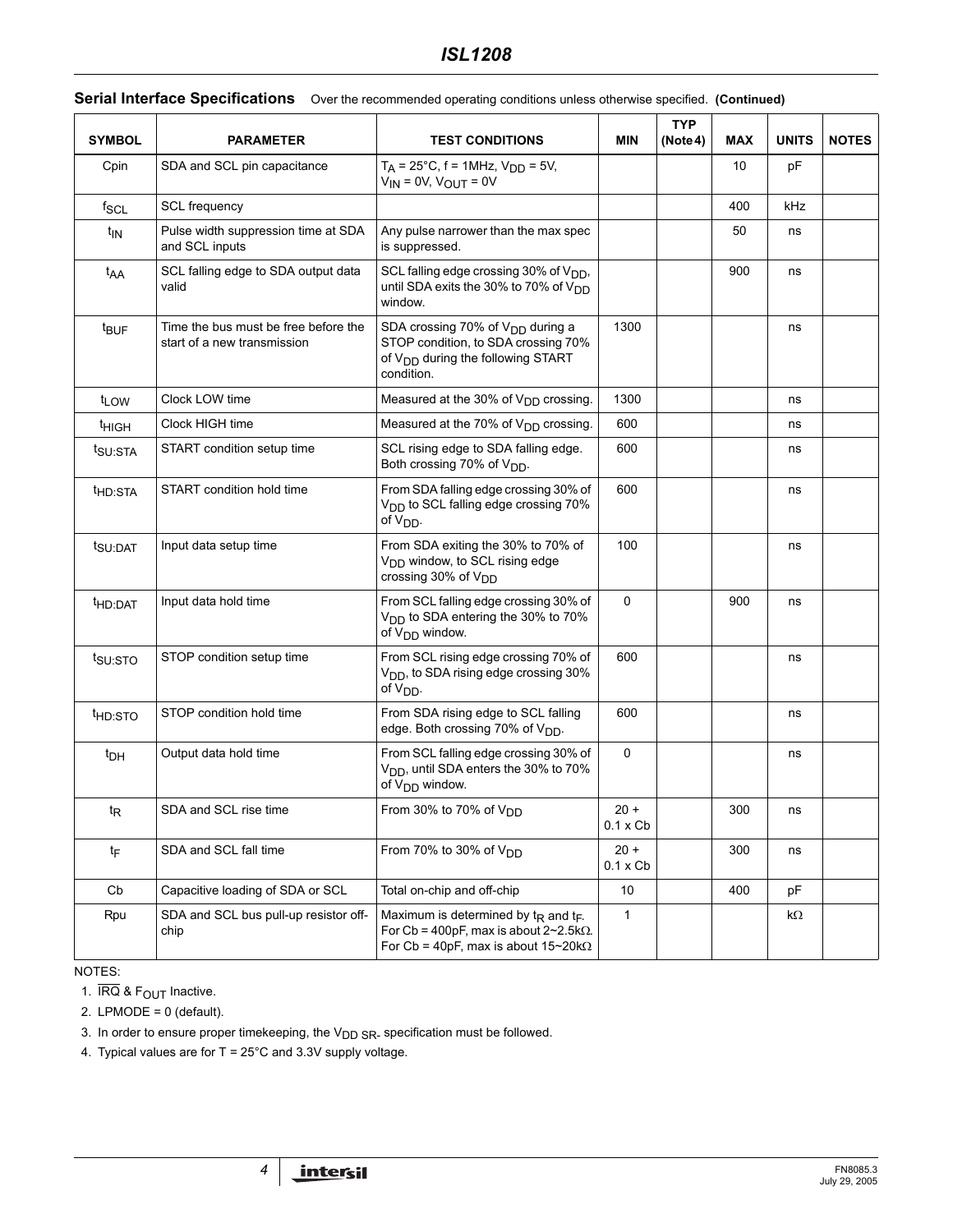# *SDA vs SCL Timing*



# *Symbol Table*

| <b>WAVEFORM</b> | <b>INPUTS</b>                         | <b>OUTPUTS</b>                     |
|-----------------|---------------------------------------|------------------------------------|
|                 | Must be steady                        | Will be steady                     |
|                 | May change<br>from LOW<br>to HIGH     | Will change<br>from LOW<br>to HIGH |
|                 | May change<br>from HIGH<br>to LOW     | Will change<br>from HIGH<br>to LOW |
|                 | Don't Care:<br><b>Changes Allowed</b> | Changing:<br>State Not Known       |
|                 | N/A                                   | Center Line is<br>High Impedance   |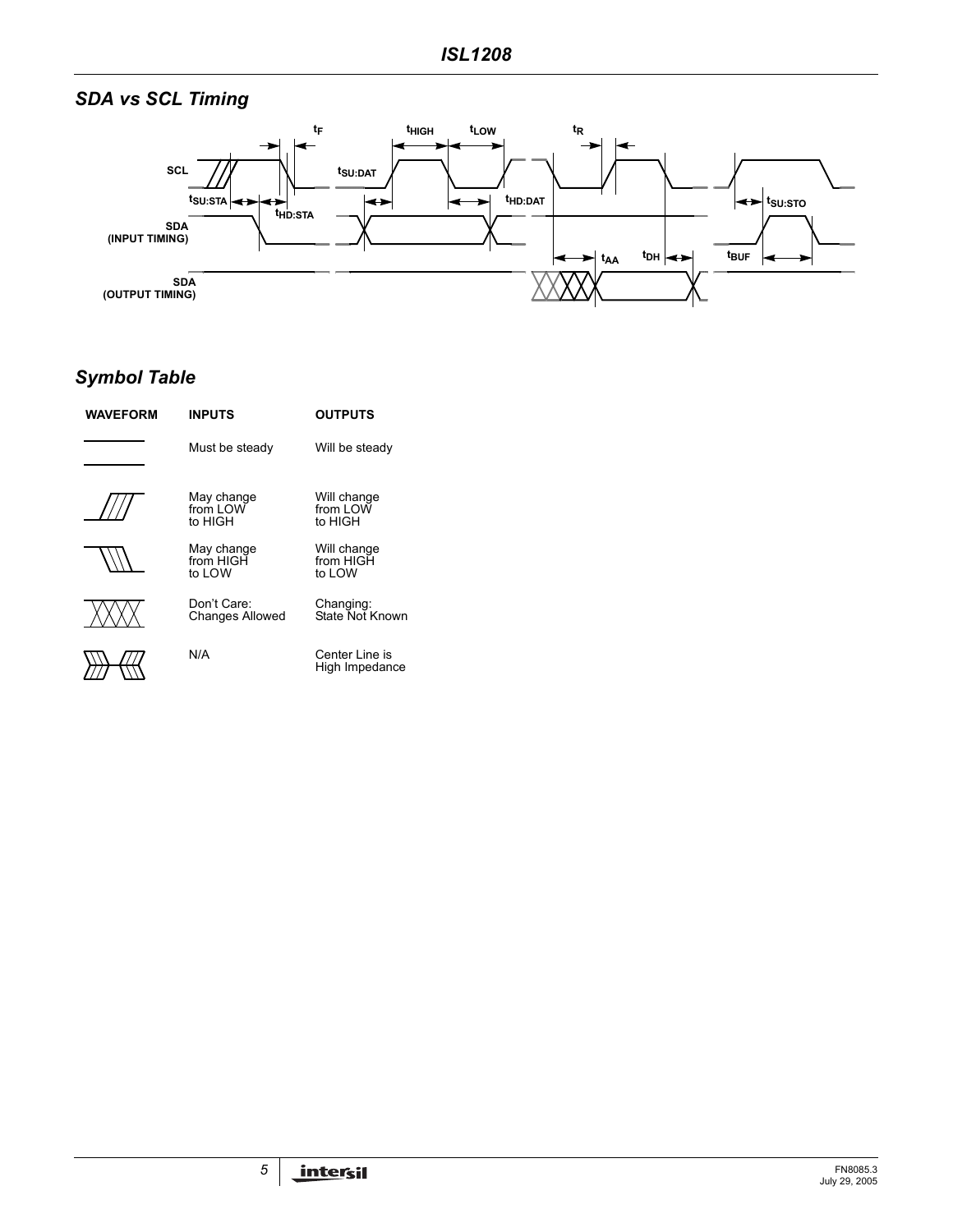# *Typical Performance Curves* Temperature is 25°C unless otherwise specified







FIGURE 1. I<sub>BAT</sub> vs V<sub>BAT</sub> **FIGURE 2. I<sub>BAT</sub> vs TEMPERATURE AT V<sub>BAT</sub> = 3V** 

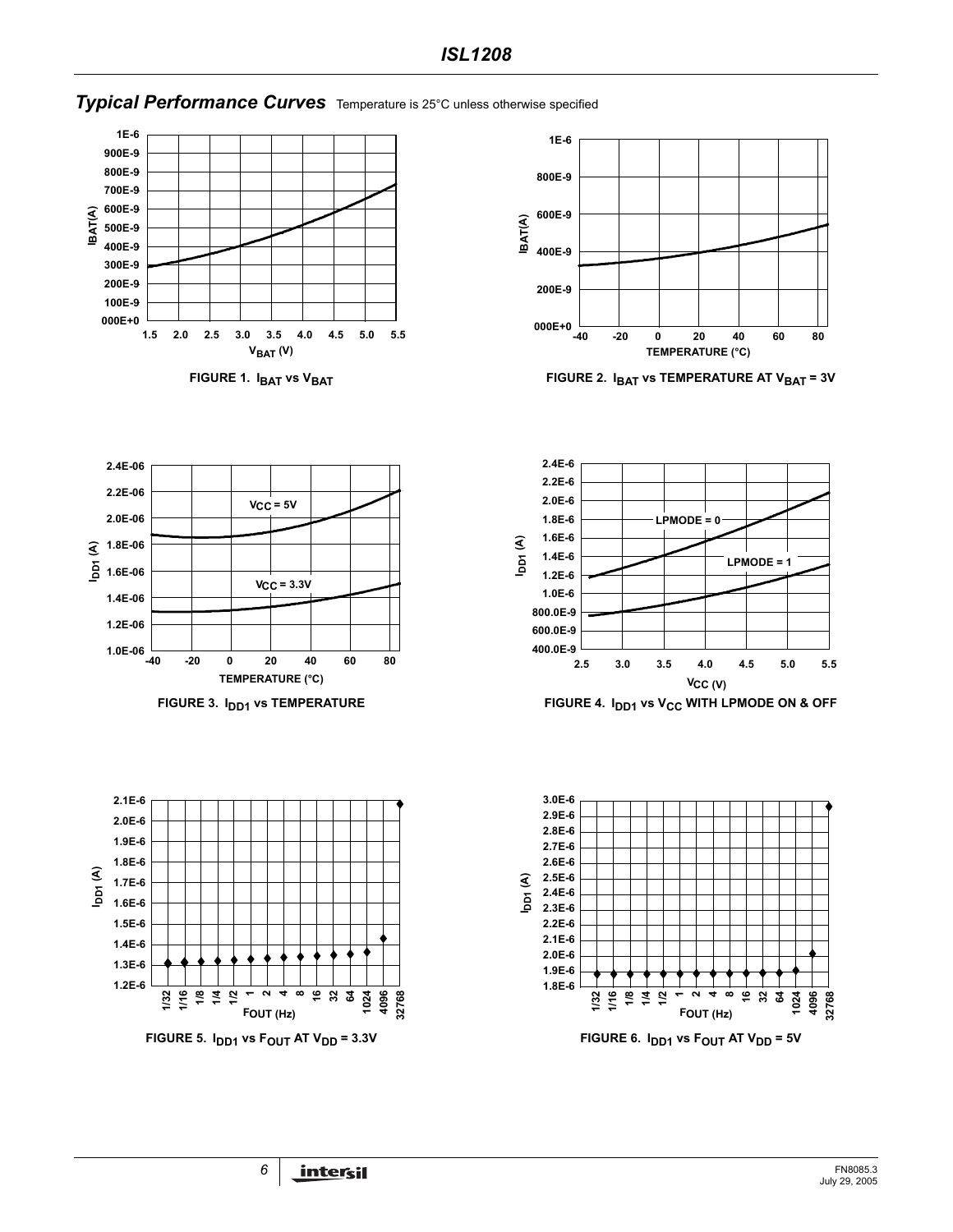**EQUIVALENT AC OUTPUT LOAD CIRCUIT FOR V<sub>DD</sub> = 5V** 





# *General Description*

The ISL1208 device is a low power real time clock with timing and crystal compensation, clock/calendar, power fail indicator, periodic or polled alarm, intelligent battery backup switching, and battery-backed user SRAM.

The oscillator uses an external, low-cost 32.768kHz crystal. The real time clock tracks time with separate registers for hours, minutes, and seconds. The device has calendar registers for date, month, year and day of the week. The calendar is accurate through 2099, with automatic leap year correction.

The ISL1208's powerful alarm can be set to any clock/calendar value for a match. For example, every minute, every Tuesday or at 5:23 AM on March 21. The alarm status is available by checking the Status Register, or the device can be configured to provide a hardware interrupt via the IRQ pin. There is a repeat mode for the alarm allowing a periodic interrupt every minute, every hour, every day, etc.

The device also offers a backup power input pin. This  $V<sub>BAT</sub>$ pin allows the device to be backed up by battery or SuperCap with automatic switchover from  $V_{DD}$  to  $V_{BAT}$ . The entire ISL1208 device is fully operational from 2.0V to 5.5V and the clock/calendar portion of the device remains fully operational down to 1.8V (Standby Mode).

# *Pin Description*

# *X1, X2*

The X1 and X2 pins are the input and output, respectively, of an inverting amplifier. An external 32.768kHz quartz crystal is used with the ISL1208 to supply a timebase for the real time clock. Internal compensation circuitry provides high accuracy over the operating temperature range from -40°C to +85°C. This oscillator compensation network can be used to calibrate the crystal timing accuracy over temperature either during manufacturing or with an external temperature sensor and microcontroller for active compensation. The device can also be driven directly from a 32.768kHz source at pin X1.



**FIGURE 8. RECOMMENDED CRYSTAL CONNECTION**

## *VBAT*

This input provides a backup supply voltage to the device.  $V<sub>BAT</sub>$  supplies power to the device in the event that the  $V<sub>DD</sub>$ supply fails. This pin can be connected to a battery, a Super Cap or tied to ground if not used.

# *IRQ/FOUT (Interrupt Output/Frequency Output)*

This dual function pin can be used as an interrupt or frequency output pin. The IRQ/ $F_{OUT}$  mode is selected via the frequency out control bits of the control/status register.

- **Interrupt Mode.** The pin provides an interrupt signal output. This signal notifies a host processor that an alarm has occurred and requests action. It is an open drain active low output.
- **Frequency Output Mode.** The pin outputs a clock signal which is related to the crystal frequency. The frequency output is user selectable and enabled via the  $I^2C$  bus. It is an open drain active low output.

### *Serial Clock (SCL)*

The SCL input is used to clock all serial data into and out of the device. The input buffer on this pin is always active (not gated). It is disabled when the backup power supply on the  $V<sub>BAT</sub>$  pin is activated to minimize power consumption.

# *Serial Data (SDA)*

SDA is a bidirectional pin used to transfer data into and out of the device. It has an open drain output and may be ORed with other open drain or open collector outputs. The input buffer is always active (not gated) in normal mode.

An open drain output requires the use of a pull-up resistor. The output circuitry controls the fall time of the output signal with the use of a slope controlled pull-down. The circuit is designed for 400kHz  $1<sup>2</sup>C$  interface speeds. It is disabled when the backup power supply on the  $V<sub>BAT</sub>$  pin is activated.

# *VDD, GND*

Chip power supply and ground pins. The device will operate with a power supply from 2.0V to 5.5VDC. A 0.1µF capacitor is recommended on the  $V_{DD}$  pin to ground.

# *Functional Description*

### *Power Control Operation*

The power control circuit accepts a  $V_{DD}$  and a  $V_{BAT}$  input. Many types of batteries can be used with Intersil RTC products. For example, 3.0V or 3.6V Lithium batteries are appropriate, and battery sizes are available that can power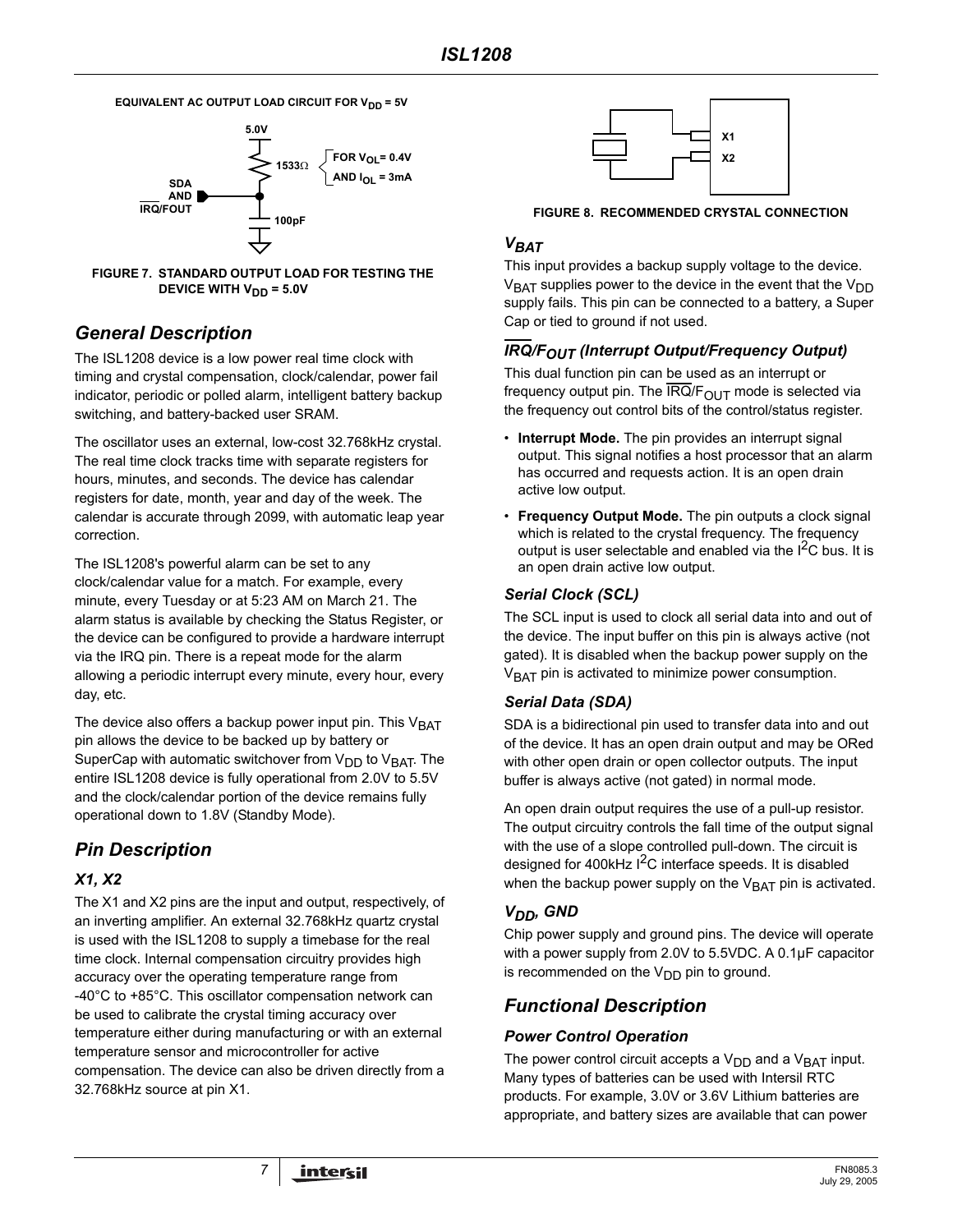the ISL1208 for up to 10 years. Another option is to use a Super Cap for applications where  $V_{DD}$  is interrupted for up to a month. See the Applications Section for more information.

#### *Normal Mode (V<sub>DD</sub>) to Battery Backup Mode (VBAT)*

To transition from the  $V_{DD}$  to  $V_{BAT}$  mode, both of the following conditions must be met:

#### **Condition 1:**

V<sub>DD</sub> < V<sub>BAT</sub> - V<sub>BATHYS</sub> where  $V_{\text{BATHYS}} \approx 50 \text{mV}$ 

#### **Condition 2:**

V<sub>DD</sub> < V<sub>TRIP</sub> where  $V_{TRIP} \approx 2.2V$ 

#### **Battery Backup Mode (VBAT) to Normal Mode** *(VDD)*

The ISL1208 device will switch from the  $V<sub>BAT</sub>$  to  $V<sub>DD</sub>$  mode when one of the following conditions occurs:

#### **Condition 1:**

 $V<sub>DD</sub> > V<sub>BAT</sub> + V<sub>BATHYS</sub>$ where  $V<sub>BATHYS</sub> \approx 50$ mV

#### **Condition 2:**

V<sub>DD</sub> > V<sub>TRIP</sub> + V<sub>TRIPHYS</sub> where  $V_{TRIPHYS} \approx 30$  mV

These power control situations are illustrated in Figures [9](#page-7-0)  and [10](#page-7-1).



<span id="page-7-0"></span>



<span id="page-7-1"></span>**FIGURE 10. BATTERY SWITCHOVER WHEN VBAT > VTRIP** 

The  $I^2C$  bus is deactivated in battery backup mode to provide lower power. Aside from this, all RTC functions are operational during battery backup mode. Except for SCL and SDA, all the inputs and outputs of the ISL1208 are active during battery backup mode unless disabled via the control register. The User SRAM is operational in battery backup mode down to 2V.

#### *Power Failure Detection*

The ISL1208 provides a Real Time Clock Failure Bit (RTCF) to detect total power failure. It allows users to determine if the device has powered up after having lost all power to the device (both  $V_{\text{DD}}$  and  $V_{\text{BAT}}$ ).

#### *Low Power Mode*

The normal power switching of the ISL1208 is designed to switch into battery backup mode only if the  $V_{DD}$  power is lost. This will ensure that the device can accept a wide range of backup voltages from many types of sources while reliably switching into backup mode. Another mode, called Low Power Mode, is available to allow direct switching from  $V_{DD}$ to V<sub>BAT</sub> without requiring V<sub>DD</sub> to drop below V<sub>TRIP</sub>. Since the additional monitoring of  $V_{\text{DD}}$  vs  $V_{\text{TRIP}}$  is no longer needed, that circuitry is shut down and less power is used while operating from  $V_{DD}$ . Power savings are typically 600nA at  $V_{DD}$  = 5V. Low Power Mode is activated via the LPMODE bit in the control and status registers.

Low Power Mode is useful in systems where  $V_{DD}$  is normally higher than  $V_{\text{BAT}}$  at all times. The device will switch from  $V_{DD}$  to  $V_{BAT}$  when  $V_{DD}$  drops below  $V_{BAT}$ , with about 50mV of hysteresis to prevent any switchback of  $V_{DD}$  after switchover. In a system with a  $V_{DD}$  = 5V and backup lithium battery of  $V<sub>BAT</sub> = 3V$ , Low Power Mode can be used. However, it is not recommended to use Low Power Mode in a system with  $V_{DD}$  = 3.3V ±10%,  $V_{BAT} \geq 3.0V$ , and when there is a finite I-R voltage drop in the  $V_{DD}$  line.

#### *InterSeal™ Battery Saver*

The ISL1208 has the InterSeal™ Battery Saver which prevents initial battery current drain before it is first used. For example, battery-backed RTCs are commonly packaged on a board with a battery connected. In order to preserve battery life, the ISL1208 will not draw any power from the battery source until after the device is first powered up from the  $V_{DD}$  source. Thereafter, the device will switchover to battery backup mode whenever  $V_{\text{DD}}$  power is lost.

# *Real Time Clock Operation*

The Real Time Clock (RTC) uses an external 32.768kHz quartz crystal to maintain an accurate internal representation of second, minute, hour, day of week, date, month, and year. The RTC also has leap-year correction. The clock also corrects for months having fewer than 31 days and has a bit that controls 24 hour or AM/PM format. When the ISL1208 powers up after the loss of both  $V_{DD}$  and  $V_{BAT}$ , the clock will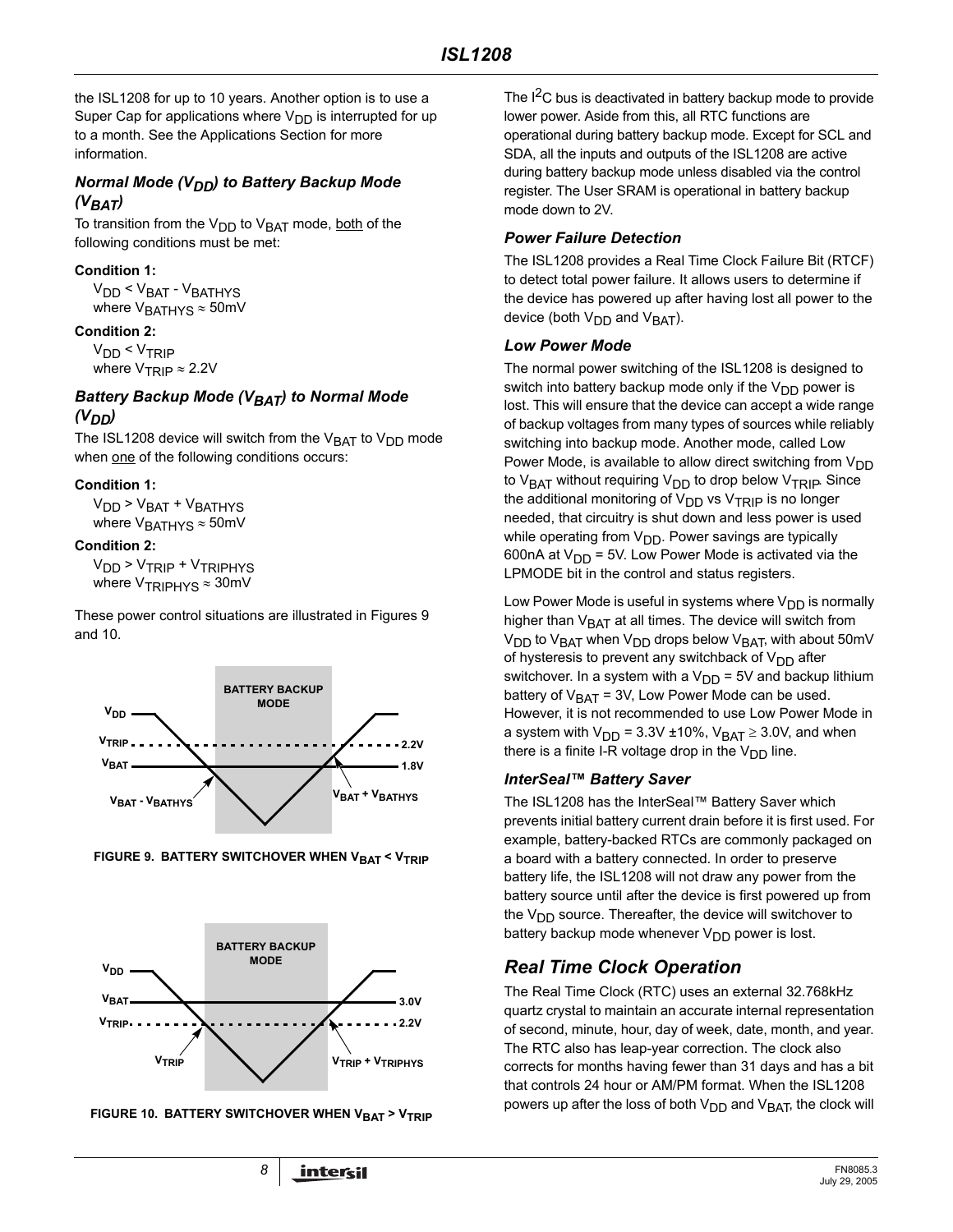not begin incrementing until at least one byte is written to the clock register.

## *Accuracy of the Real Time Clock*

The accuracy of the Real Time Clock depends on the frequency of the quartz crystal that is used as the time base for the RTC. Since the resonant frequency of a crystal is temperature dependent, the RTC performance will also be dependent upon temperature. The frequency deviation of the crystal is a function of the turnover temperature of the crystal from the crystal's nominal frequency. For example, a ~20ppm frequency deviation translates into an accuracy of ~1 minute per month. These parameters are available from the crystal manufacturer. The ISL1208 provides on-chip crystal compensation networks to adjust load capacitance to tune oscillator frequency from -94ppm to +140ppm. For more detailed information see the Application Section.

### *Single Event and Interrupt*

The alarm mode is enabled via the ALME bit. Choosing single event or interrupt alarm mode is selected via the IM bit. Note that when the frequency output function is enabled, the alarm function is disabled.

The standard alarm allows for alarms of time, date, day of the week, month, and year. When a time alarm occurs in single event mode, an  $\overline{\text{IRQ}}$  pin will be pulled low and the alarm status bit (ALM) will be set to "1".

The pulsed interrupt mode allows for repetitive or recurring alarm functionality. Hence, once the alarm is set, the device will continue to alarm for each occurring match of the alarm and present time. Thus, it will alarm as often as every minute (if only the nth second is set) or as infrequently as once a year (if at least the nth month is set). During pulsed interrupt mode, the IRQ pin will be pulled low for 250ms and the alarm status bit (ALM) will be set to "1".

NOTE: The ALM bit can be reset by the user or cleared automatically using the auto reset mode (see ARST bit).

The alarm function can be enabled/disabled during battery backup mode using the FOBATB bit. For more information on the alarm, please see the Alarm Registers Description.

### *Frequency Output Mode*

The ISL1208 has the option to provide a frequency output signal using the IRQ/ $F_{OUT}$  pin. The frequency output mode is set by using the FO bits to select 15 possible output frequency values from 0 to 32kHz. The frequency output can be enabled/disabled during battery backup mode using the FOBATB bit.

### *General Purpose User SRAM*

The ISL1208 provides 2 bytes of user SRAM. The SRAM will continue to operate in battery backup mode. However, it should be noted that the  $I^2C$  bus is disabled in battery backup mode.

# *I 2C Serial Interface*

The ISL1208 has an  $I^2C$  serial bus interface that provides access to the control and status registers and the user SRAM. The  $I^2C$  serial interface is compatible with other industry  $I^2C$  serial bus protocols using a bidirectional data signal (SDA) and a clock signal (SCL).

### *Oscillator Compensation*

The ISL1208 provides the option of timing correction due to temperature variation of the crystal oscillator for either manufacturing calibration or active calibration. The total possible compensation is typically -94ppm to +140ppm. Two compensation mechanisms that are available are as follows:

- 1. An analog trimming (ATR) register that can be used to adjust individual on-chip digital capacitors for oscillator capacitance trimming. The individual digital capacitor is selectable from a range of 9pF to 40.5pF (based upon 32.758kHz). This translates to a calculated compensation of approximately -34ppm to +80ppm. (See ATR description.)
- 2. A digital trimming register (DTR) that can be used to adjust the timing counter by ±60ppm. (See DTR description.)

Also provided is the ability to adjust the crystal capacitance when the ISL1208 switches from  $V_{DD}$  to battery backup mode. (See Battery Mode ATR Selection for more details.)

# *Register Descriptions*

The battery-backed registers are accessible following a slave byte of "1101111x" and reads or writes to addresses [00h:13h]. The defined addresses and default values are described in the Table 1. Address 09h is not used. Reads or writes to 09h will not affect operation of the device but should be avoided.

#### **REGISTER ACCESS**

The contents of the registers can be modified by performing a byte or a page write operation directly to any register address.

The registers are divided into 4 sections. These are:

- 1. Real Time Clock (7 bytes): Address 00h to 06h.
- 2. Control and Status (5 bytes): Address 07h to 0Bh.
- 3. Alarm (6 bytes): Address 0Ch to 11h.
- 4. User SRAM (2 bytes): Address 12h to 13h.

There are no addresses above 13h.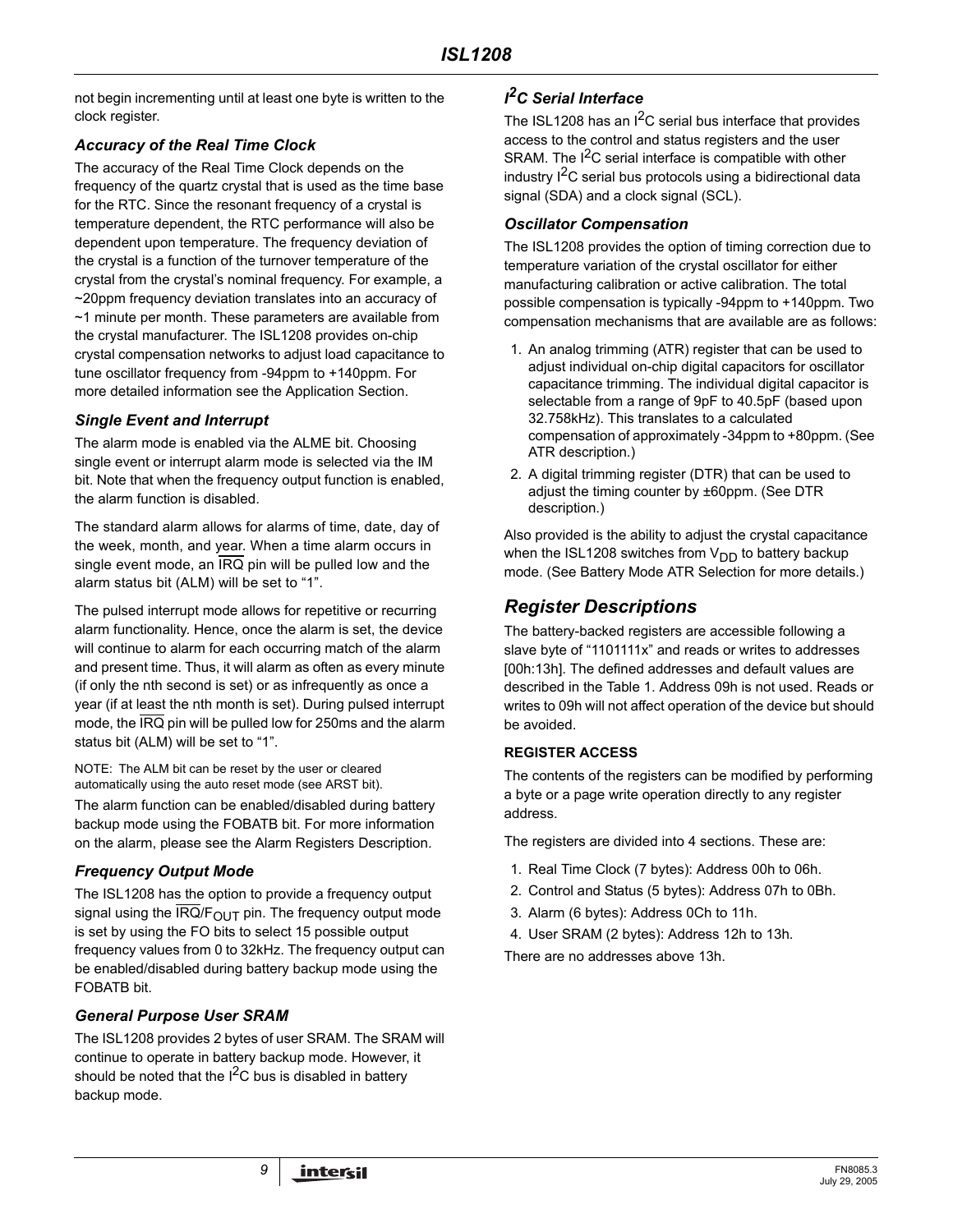Write capability is allowable into the RTC registers (00h to 06h) only when the WRTC bit (bit 4 of address 07h) is set to "1". **A multi-byte read or write operation is limited to one section per operation.** Access to another section requires a new operation. A read or write can begin at any address within the section.

A register can be read by performing a random read at any address at any time. This returns the contents of that register location. Additional registers are read by performing a sequential read. For the RTC and Alarm registers, the read

instruction latches all clock registers into a buffer, so an update of the clock does not change the time being read. A sequential read will not result in the output of data from the memory array. At the end of a read, the master supplies a stop condition to end the operation and free the bus. After a read, the address remains at the previous address +1 so the user can execute a current address read and continue reading the next register.

It is not necessary to set the WRTC bit prior to writing into the control and status, alarm, and user SRAM registers.

|       |                | <b>REG</b>       |                | <b>BIT</b>        |                   |                   |                   |                   |                   |                   |              |                |
|-------|----------------|------------------|----------------|-------------------|-------------------|-------------------|-------------------|-------------------|-------------------|-------------------|--------------|----------------|
| ADDR. | <b>SECTION</b> | <b>NAME</b>      | $\overline{7}$ | 6                 | 5                 | 4                 | 3                 | $\mathbf{2}$      | 1                 | 0                 | <b>RANGE</b> | <b>DEFAULT</b> |
| 00h   |                | <b>SC</b>        | $\mathbf 0$    | <b>SC22</b>       | <b>SC21</b>       | <b>SC20</b>       | <b>SC13</b>       | <b>SC12</b>       | <b>SC11</b>       | <b>SC10</b>       | $0 - 59$     | 00h            |
| 01h   |                | <b>MN</b>        | $\mathbf 0$    | <b>MN22</b>       | <b>MN21</b>       | <b>MN20</b>       | <b>MN13</b>       | <b>MN12</b>       | <b>MN11</b>       | <b>MN10</b>       | $0 - 59$     | 00h            |
| 02h   |                | <b>HR</b>        | MIL            | 0                 | <b>HR21</b>       | <b>HR20</b>       | <b>HR13</b>       | <b>HR12</b>       | <b>HR11</b>       | <b>HR10</b>       | $0 - 23$     | 00h            |
| 03h   | <b>RTC</b>     | DT               | $\mathbf 0$    | 0                 | DT21              | DT20              | DT13              | DT12              | <b>DT11</b>       | <b>DT10</b>       | $1 - 31$     | 00h            |
| 04h   |                | <b>MO</b>        | $\mathbf 0$    | 0                 | $\mathbf 0$       | MO20              | MO13              | <b>MO12</b>       | <b>MO11</b>       | <b>MO10</b>       | $1 - 12$     | 00h            |
| 05h   |                | <b>YR</b>        | <b>YR23</b>    | <b>YR22</b>       | <b>YR21</b>       | <b>YR20</b>       | <b>YR13</b>       | <b>YR12</b>       | <b>YR11</b>       | <b>YR10</b>       | $0 - 99$     | 00h            |
| 06h   |                | <b>DW</b>        | 0              | 0                 | 0                 | 0                 | 0                 | DW <sub>2</sub>   | DW <sub>1</sub>   | DW0               | $0-6$        | 00h            |
| 07h   |                | <b>SR</b>        | <b>ARST</b>    | <b>XTOSCB</b>     | Reserved          | <b>WRTC</b>       | Reserved          | <b>ALM</b>        | <b>BAT</b>        | <b>RTCF</b>       | N/A          | 01h            |
| 08h   | Control        | INT              | IM             | <b>ALME</b>       | <b>LPMODE</b>     | <b>FOBATB</b>     | FO <sub>3</sub>   | FO <sub>2</sub>   | FO <sub>1</sub>   | FO <sub>0</sub>   | N/A          | 00h            |
| 09h   | and            |                  |                |                   |                   | Reserved          |                   |                   |                   |                   | N/A          | 00h            |
| 0Ah   | <b>Status</b>  | <b>ATR</b>       | BMATR1         | BMATR0            | ATR <sub>5</sub>  | ATR4              | ATR <sub>3</sub>  | ATR <sub>2</sub>  | ATR <sub>1</sub>  | ATR <sub>0</sub>  | N/A          | 00h            |
| 0Bh   |                | <b>DTR</b>       | Reserved       |                   |                   |                   |                   | DTR <sub>2</sub>  | DTR <sub>1</sub>  | DTR <sub>0</sub>  | N/A          | 00h            |
| 0Ch   |                | <b>SCA</b>       | <b>ESCA</b>    | ASC22             | ASC21             | ASC20             | ASC <sub>13</sub> | ASC <sub>12</sub> | ASC <sub>11</sub> | ASC <sub>10</sub> | 00-59        | 00h            |
| 0Dh   |                | <b>MNA</b>       | <b>EMNA</b>    | AMN <sub>22</sub> | AMN <sub>21</sub> | AMN <sub>20</sub> | AMN <sub>13</sub> | AMN <sub>12</sub> | AMN <sub>11</sub> | AMN <sub>10</sub> | 00-59        | 00h            |
| 0Eh   | Alarm          | <b>HRA</b>       | <b>EHRA</b>    | 0                 | AHR21             | AHR20             | AHR <sub>13</sub> | AHR12             | AHR11             | AHR10             | $0 - 23$     | 00h            |
| 0Fh   |                | <b>DTA</b>       | <b>EDTA</b>    | 0                 | ADT21             | ADT20             | ADT <sub>13</sub> | ADT12             | ADT11             | ADT10             | $1 - 31$     | 00h            |
| 10h   |                | <b>MOA</b>       | <b>EMOA</b>    | 0                 | 0                 | AMO <sub>20</sub> | AMO <sub>13</sub> | AMO <sub>12</sub> | <b>AMO11</b>      | AMO <sub>10</sub> | $1 - 12$     | 00h            |
| 11h   |                | <b>DWA</b>       | <b>EDWA</b>    | 0                 | $\mathbf 0$       | 0                 | $\mathbf 0$       | ADW12             | ADW11             | ADW10             | $0-6$        | 00h            |
| 12h   | User           | USR1             | USR17          | USR <sub>16</sub> | <b>USR15</b>      | USR14             | USR13             | USR12             | USR <sub>11</sub> | USR <sub>10</sub> | N/A          | 00h            |
| 13h   |                | USR <sub>2</sub> | <b>USR27</b>   | <b>USR26</b>      | <b>USR25</b>      | <b>USR24</b>      | <b>USR23</b>      | <b>USR22</b>      | <b>USR21</b>      | <b>USR20</b>      | N/A          | 00h            |

#### **TABLE 1. REGISTER MEMORY MAP**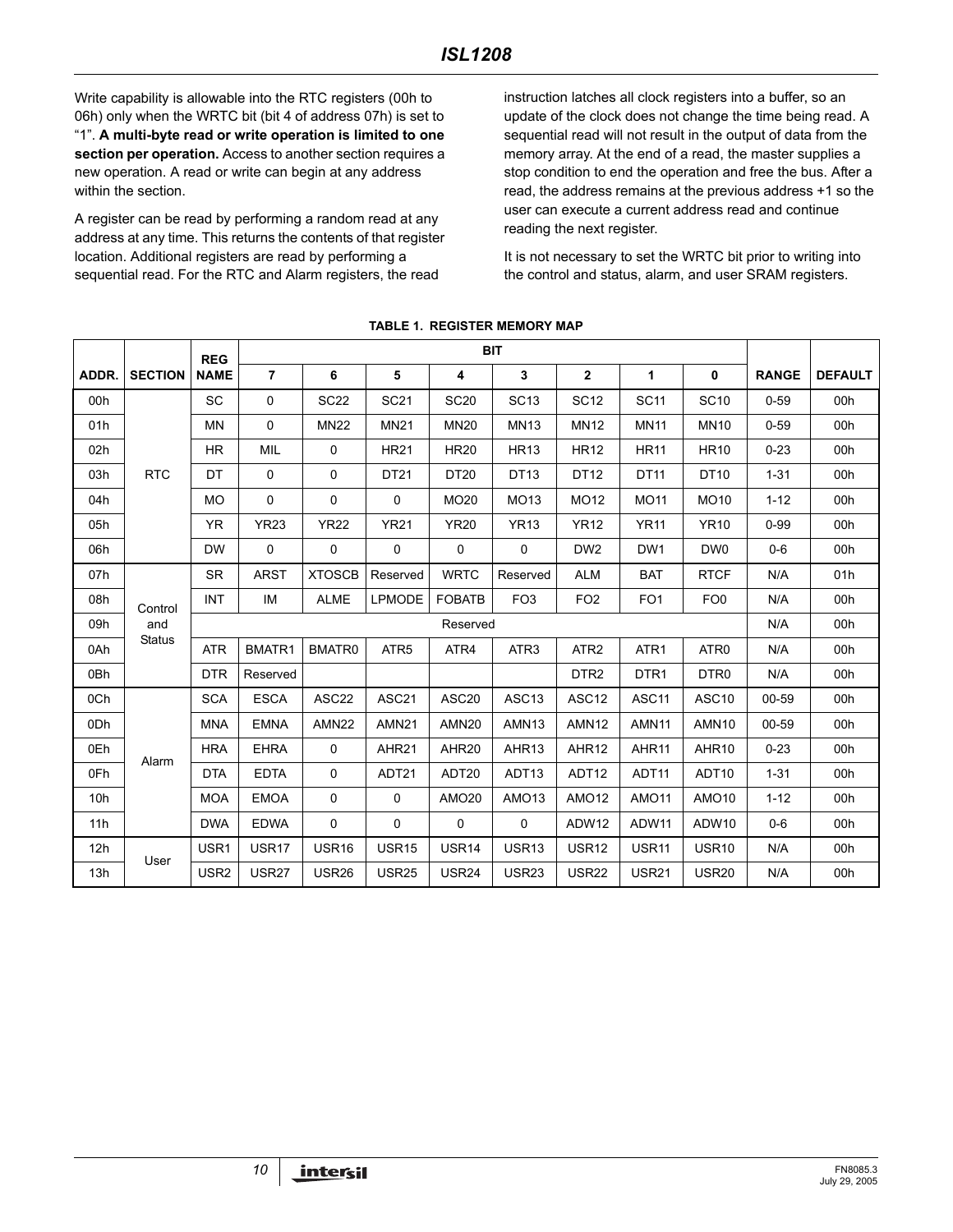# *Real Time Clock Registers*

#### *Addresses [00h to 06h]*

#### **RTC REGISTERS (SC, MN, HR, DT, MO, YR, DW)**

These registers depict BCD representations of the time. As such, SC (Seconds) and MN (Minutes) range from 0 to 59, HR (Hour) can either be a 12-hour or 24-hour mode, DT (Date) is 1 to 31, MO (Month) is 1 to 12, YR (Year) is 0 to 99, and DW (Day of the Week) is 0 to 6.

The DW register provides a Day of the Week status and uses three bits DW2 to DW0 to represent the seven days of the week. The counter advances in the cycle 0-1-2-3-4-5-6-0-1- 2-… The assignment of a numerical value to a specific day of the week is arbitrary and may be decided by the system software designer. The default value is defined as "0".

#### **24 HOUR TIME**

If the MIL bit of the HR register is "1", the RTC uses a 24 hour format. If the MIL bit is "0", the RTC uses a 12-hour format and HR21 bit functions as an AM/PM indicator with a "1" representing PM. The clock defaults to 12-hour format time with  $HR21 = 0$ ".

#### **LEAP YEARS**

Leap years add the day February 29 and are defined as those years that are divisible by 4. Years divisible by 100 are not leap years, unless they are also divisible by 400. This means that the year 2000 is a leap year, the year 2100 is not. The ISL1208 does not correct for the leap year in the year 2100.

# *Control and Status Registers*

#### *Addresses [07h to 0Bh]*

The Control and Status Registers consist of the Status Register, Interrupt and Alarm Register, Analog Trimming and Digital Trimming Registers.

### *Status Register (SR)*

The Status Register is located in the memory map at address 07h. This is a volatile register that provides either control or status of RTC failure, battery mode, alarm trigger, write protection of clock counter, crystal oscillator enable and auto reset of status bits.

| <b>ADDR</b> |                                                 |  |  |  |
|-------------|-------------------------------------------------|--|--|--|
| 07h         | ARST XTOSCB reserved WRTC reserved ALM BAT RTCF |  |  |  |
| Default     |                                                 |  |  |  |

#### **TABLE 2. STATUS REGISTER (SR)**

#### **REAL TIME CLOCK FAIL BIT (RTCF)**

This bit is set to a "1" after a total power failure. This is a read only bit that is set by hardware (ISL1208 internally) when the device powers up after having lost all power to the device. The bit is set regardless of whether  $V_{DD}$  or  $V_{BAT}$  is applied first. The loss of only one of the supplies does not set the RTCF bit to "1". The first valid write to the RTC section after a complete power failure resets the RTCF bit to "0" (writing one byte is sufficient).

#### **BATTERY BIT (BAT)**

This bit is set to a "1" when the device enters battery backup mode. This bit can be reset either manually by the user or automatically reset by enabling the auto-reset bit (see ARST bit). A write to this bit in the SR can only set it to "0", not "1".

#### **ALARM BIT (ALM)**

These bits announce if the alarm matches the real time clock. If there is a match, the respective bit is set to "1". This bit can be manually reset to "0" by the user or automatically reset by enabling the auto-reset bit (see ARST bit). A write to this bit in the SR can only set it to "0", not "1".

NOTE: An alarm bit that is set by an alarm occurring during an SR read operation will remain set after the read operation is complete.

#### **WRITE RTC ENABLE BIT (WRTC)**

The WRTC bit enables or disables write capability into the RTC Timing Registers. The factory default setting of this bit is "0". Upon initialization or power up, the WRTC must be set to "1" to enable the RTC. Upon the completion of a valid write (STOP), the RTC starts counting. The RTC internal 1Hz signal is synchronized to the STOP condition during a valid write cycle.

#### **CRYSTAL OSCILLATOR ENABLE BIT (XTOSCB)**

This bit enables/disables the internal crystal oscillator. When the XTOSCB is set to "1", the oscillator is disabled, and the X1 pin allows for an external 32kHz signal to drive the RTC. The XTOSCB bit is set to "0" on powerup.

#### **AUTO RESET ENABLE BIT (ARST)**

This bit enables/disables the automatic reset of the BAT and ALM status bits only. When ARST bit is set to "1", these status bits are reset to "0" after a valid read of the respective status register (with a valid STOP condition). When the ARST is cleared to "0", the user must manually reset the BAT and ALM bits.

#### *Interrupt Control Register (INT)*

**TABLE 3. INTERRUPT CONTROL REGISTER (INT)**

| ADDR    |  |                                                   |  |  |  |
|---------|--|---------------------------------------------------|--|--|--|
| 08h     |  | IM ALME   LPMODE   FOBATB   FO3   FO2   FO1   FO0 |  |  |  |
| Default |  |                                                   |  |  |  |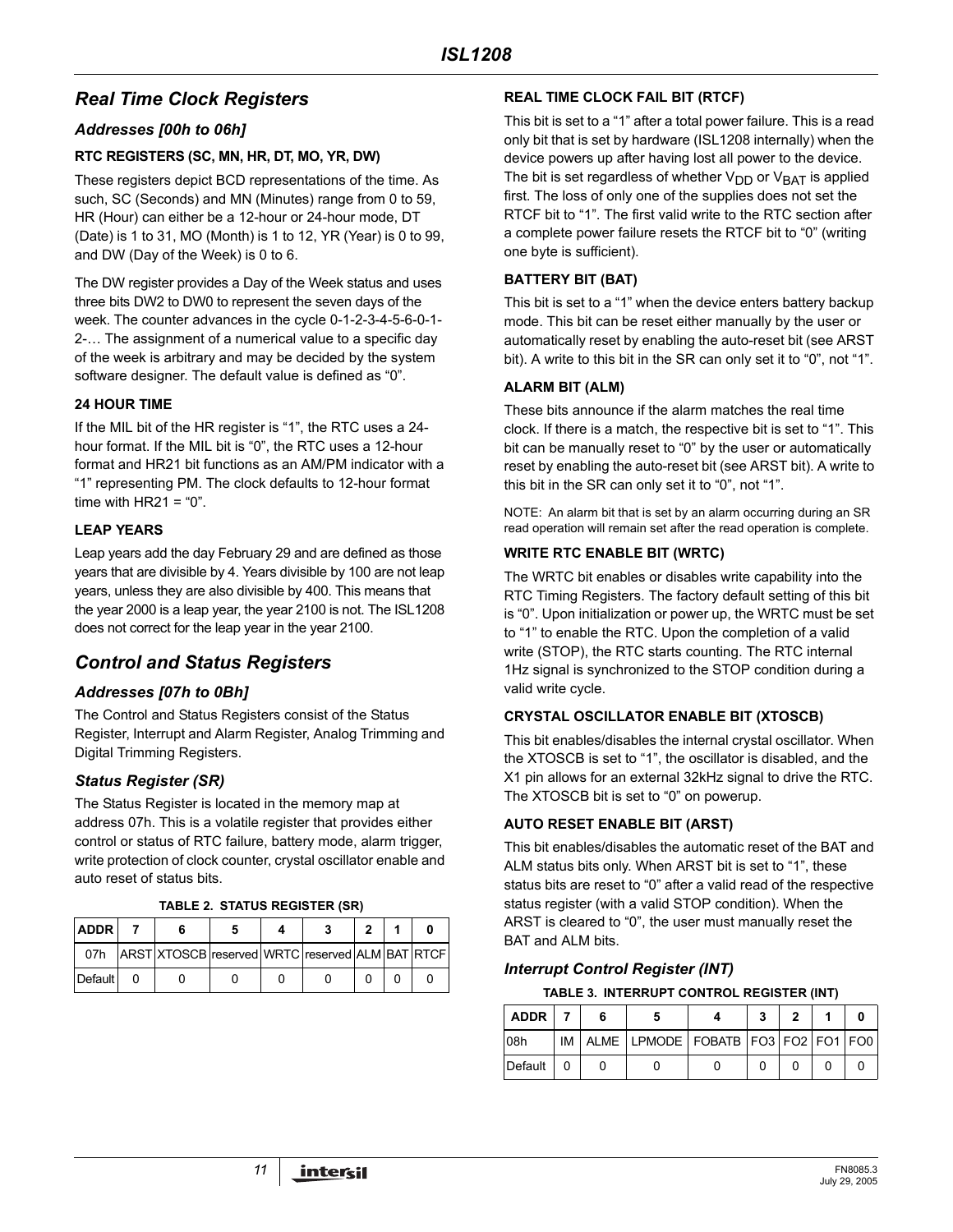#### **FREQUENCY OUT CONTROL BITS (FO <3:0>)**

These bits enable/disable the frequency output function and select the output frequency at the  $IRQ/F<sub>OUT</sub>$  pin. See Table 4 for frequency selection. When the frequency mode is enabled, it will override the alarm mode at the  $IRQ/F<sub>OUT</sub>$  pin.

| TABLE 4. FREQUENCY SELECTION OF F <sub>OUT</sub> PIN |  |  |
|------------------------------------------------------|--|--|
|------------------------------------------------------|--|--|

| FREQUENCY,<br><b>FOUT</b> | <b>UNITS</b> | FO <sub>3</sub> | FO <sub>2</sub> | FO <sub>1</sub> | FO <sub>0</sub> |
|---------------------------|--------------|-----------------|-----------------|-----------------|-----------------|
| 0                         | Hz           | 0               | 0               | 0               | 0               |
| 32768                     | Hz           | 0               | 0               | 0               | 1               |
| 4096                      | Hz           | 0               | 0               | 1               | 0               |
| 1024                      | Hz           | 0               | 0               | 1               | 1               |
| 64                        | Hz           | 0               | 1               | 0               | 0               |
| 32                        | Hz           | 0               | $\mathbf{1}$    | 0               | 1               |
| 16                        | Hz           | 0               | $\mathbf{1}$    | 1               | 0               |
| 8                         | Hz           | 0               | $\mathbf{1}$    | 1               | 1               |
| $\overline{4}$            | Hz           | 1               | 0               | 0               | 0               |
| $\overline{\mathbf{c}}$   | Hz           | 1               | 0               | 0               | 1               |
| 1                         | Hz           | $\mathbf{1}$    | 0               | 1               | 0               |
| 1/2                       | Hz           | $\mathbf{1}$    | 0               | 1               | 1               |
| 1/4                       | Hz           | 1               | 1               | 0               | 0               |
| 1/8                       | Hz           | 1               | 1               | 0               | 1               |
| 1/16                      | Hz           | 1               | 1               | 1               | 0               |
| 1/32                      | Hz           | 1               | 1               | 1               | 1               |

#### **FREQUENCY OUTPUT AND INTERRUPT BIT (FOBATB)**

This bit enables/disables the  $F_{\text{OUT}}/\overline{IRQ}$  pin during battery backup mode (i.e.  $V_{\text{BAT}}$  power source active). When the FOBATB is set to "1" the  $F_{\text{OUT}}/IRQ$  pin is disabled during battery backup mode. This means that both the frequency output and alarm output functions are disabled. When the FOBATB is cleared to "0", the  $F_{\text{OUT}}/\overline{IRQ}$  pin is enabled during battery backup mode.

### **LOW POWER MODE BIT (LPMODE)**

This bit enables/disables low power mode. With LPMODE = "0", the device will be in normal mode and the V<sub>BAT</sub> supply will be used when V<sub>DD</sub> < V<sub>BAT</sub> - V<sub>BATHYS</sub> and  $V_{DD}$  <  $V_{TRIP}$ . With LPMODE = "1", the device will be in low power mode and the  $V<sub>BAT</sub>$  supply will be used when  $V_{DD}$  <  $V_{BAT}$  -  $V_{BATHYS}$ . There is a supply current saving of about 600nA when using LPMODE = "1" with  $V_{DD}$  = 5V. (See Typical Performance Curves:  $I_{DD}$  vs  $V_{CC}$  with LPMODE ON & OFF.)

#### **ALARM ENABLE BIT (ALME)**

This bit enables/disables the alarm function. When the ALME bit is set to "1", the alarm function is enabled. When the ALME is cleared to "0", the alarm function is disabled. The alarm function can operate in either a single event alarm or a periodic interrupt alarm (see IM bit).

NOTE: When the frequency output mode is enabled, the alarm function is disabled.

#### **INTERRUPT/ALARM MODE BIT (IM)**

This bit enables/disables the interrupt mode of the alarm function. When the IM bit is set to "1", the alarm will operate in the interrupt mode, where an active low pulse width of 250ms will appear at the IRQ/ $F_{\text{OUT}}$  pin when the RTC is triggered by the alarm as defined by the alarm registers (0Ch to 11h). When the IM bit is cleared to "0", the alarm will operate in standard mode, where the  $IRQ/F<sub>OUT</sub>$  pin will be tied low until the ALM status bit is cleared to "0".

| IM BIT | <b>INTERRUPT/ALARM FREQUENCY</b>             |
|--------|----------------------------------------------|
|        | Single Time Event Set By Alarm               |
|        | Repetitive/Recurring Time Event Set By Alarm |

## *Analog Trimming Register*

#### **ANALOG TRIMMING REGISTER (ATR<5:0>)**



**FIGURE 11. DIAGRAM OF ATR**

Six analog trimming bits, **ATR0** to **ATR5**, are provided in order to adjust the on-chip load capacitance value for frequency compensation of the RTC. Each bit has a different weight for capacitance adjustment. For example, using a Citizen CFS-206 crystal with different ATR bit combinations provides an estimated ppm adjustment range from -34 to +80ppm to the nominal frequency compensation. The combination of analog and digital trimming can give up to -94 to +140ppm of total adjustment.

The effective on-chip series load capacitance, C<sub>LOAD</sub>, ranges from 4.5pF to 20.25pF with a mid-scale value of 12.5pF (default). C<sub>LOAD</sub> is changed via two digitally controlled capacitors,  $C_{X1}$  and  $C_{X2}$ , connected from the X1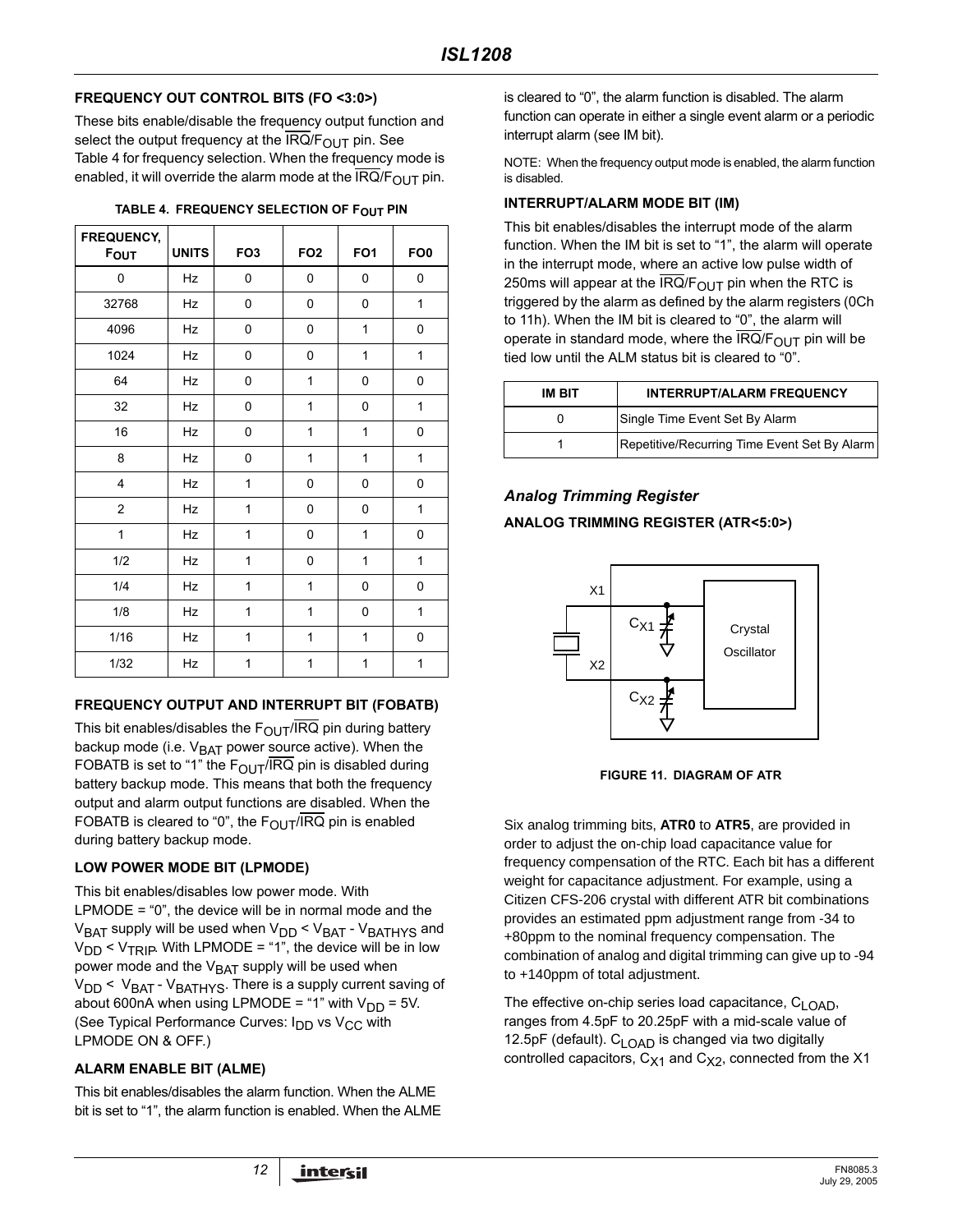and X2 pins to ground (see Figure 11). The value of  $C_{X1}$  and  $C_{X2}$  is given by the following formula:

$$
C_X = \big(16\cdot\overline{\text{b5}} + 8\cdot\text{b4} + 4\cdot\text{b3} + 2\cdot\text{b2} + 1\cdot\text{b1} + 0.5\cdot\text{b0} + 9\big)\text{pF}
$$

The effective series load capacitance is the combination of  $C_{X1}$  and  $C_{X2}$ :

$$
C_{LOAD} = \frac{1}{\left(\frac{1}{C_{X1}} + \frac{1}{C_{X2}}\right)}
$$
  

$$
C_{LOAD} = \left(\frac{16 \cdot \overline{b5} + 8 \cdot b4 + 4 \cdot b3 + 2 \cdot b2 + 1 \cdot b1 + 0.5 \cdot b0 + 9}{2}\right) pF
$$

For example,  $C_{1 \text{ OAD}}$ (ATR=00000) = 12.5pF,

 $C_{\text{LOAD}}$ (ATR=100000) = 4.5pF, and  $C_{\text{LOAD}}$ (ATR=011111) = 20.25pF. The entire range for the series combination of load capacitance goes from 4.5pF to 20.25pF in 0.25pF steps. Note that these are typical values.

#### **BATTERY MODE ATR SELECTION (BMATR <1:0>)**

Since the accuracy of the crystal oscillator is dependent on the  $V_{DD}/V_{BAT}$  operation, the ISL1208 provides the capability to adjust the capacitance between  $V_{DD}$  and  $V_{BAT}$  when the device switches between power sources.

| <b>BMATR1</b> | <b>BMATR0</b> | <b>DELTA</b><br><b>CAPACITANCE</b><br>$(C_{BAT}$ TO $C_{VDD}$ ) |
|---------------|---------------|-----------------------------------------------------------------|
|               |               | 0 <sub>pF</sub>                                                 |
|               |               | $-0.5pF ( \approx +2ppm)$                                       |
|               |               | +0.5pF $(\approx -2$ ppm)                                       |
|               |               | +1pF $(\approx -4$ ppm)                                         |

#### **DIGITAL TRIMMING REGISTER (DTR <2:0>)**

The digital trimming bits DTR0, DTR1, and DTR2 adjust the average number of counts per second and average the ppm error to achieve better accuracy.

- DTR2 is a sign bit. DTR2 = "0" means frequency compensation is >0. DTR2 = "1" means frequency compensation is <0.
- DTR1 and DTR0 are both scale bits. DTR1 gives 40ppm adjustment and DTR0 gives 20ppm adjustment.

A range from -60ppm to +60ppm can be represented by using these three bits (see Table 5).

#### **TABLE 5. DIGITAL TRIMMING REGISTERS**

|                  | <b>DTR REGISTER</b> |                  |                                |  |  |  |  |  |  |  |
|------------------|---------------------|------------------|--------------------------------|--|--|--|--|--|--|--|
| DTR <sub>2</sub> | DTR <sub>1</sub>    | DTR <sub>0</sub> | <b>FREQUENCY</b><br><b>PPM</b> |  |  |  |  |  |  |  |
| 0                | O                   | U                | 0 (default)                    |  |  |  |  |  |  |  |
| U                | ŋ                   |                  | $+20$                          |  |  |  |  |  |  |  |
| $\Omega$         |                     | O                | $+40$                          |  |  |  |  |  |  |  |
| 0                |                     |                  | $+60$                          |  |  |  |  |  |  |  |
|                  | n                   | n                | n                              |  |  |  |  |  |  |  |
|                  | ŋ                   |                  | $-20$                          |  |  |  |  |  |  |  |
|                  |                     | n                | $-40$                          |  |  |  |  |  |  |  |
|                  |                     |                  | $-60$                          |  |  |  |  |  |  |  |

# *Alarm Registers*

## *Addresses [0Ch to 11h]*

The alarm register bytes are set up identical to the RTC register bytes, except that the MSB of each byte functions as an enable bit (enable = "1"). These enable bits specify which alarm registers (seconds, minutes, etc) are used to make the comparison. Note that there is no alarm byte for year.

The alarm function works as a comparison between the alarm registers and the RTC registers. As the RTC advances, the alarm will be triggered once a match occurs between the alarm registers and the RTC registers. Any one alarm register, multiple registers, or all registers can be enabled for a match.

There are two alarm operation modes: Single Event and periodic Interrupt Mode:

- **Single Event Mode** is enabled by setting the ALME bit to "1", the IM bit to "0", and disabling the frequency output. This mode permits a one-time match between the alarm registers and the RTC registers. Once this match occurs, the ALM bit is set to "1" and the IRQ output will be pulled low and will remain low until the ALM bit is reset. This can be done manually or by using the auto-reset feature.
- **Interrupt Mode** is enabled by setting the ALME bit to "1", the IM bit to "1", and disabling the frequency output. The IRQ output will now be pulsed each time an alarm occurs. This means that once the interrupt mode alarm is set, it will continue to alarm for each occurring match of the alarm and present time. This mode is convenient for hourly or daily hardware interrupts in microcontroller applications such as security cameras or utility meter reading.

To clear an alarm, the ALM bit in the status register must be set to "0" with a write. Note that if the ARST bit is set to 1 (address 07h, bit 7), the ALM bit will automatically be cleared when the status register is read.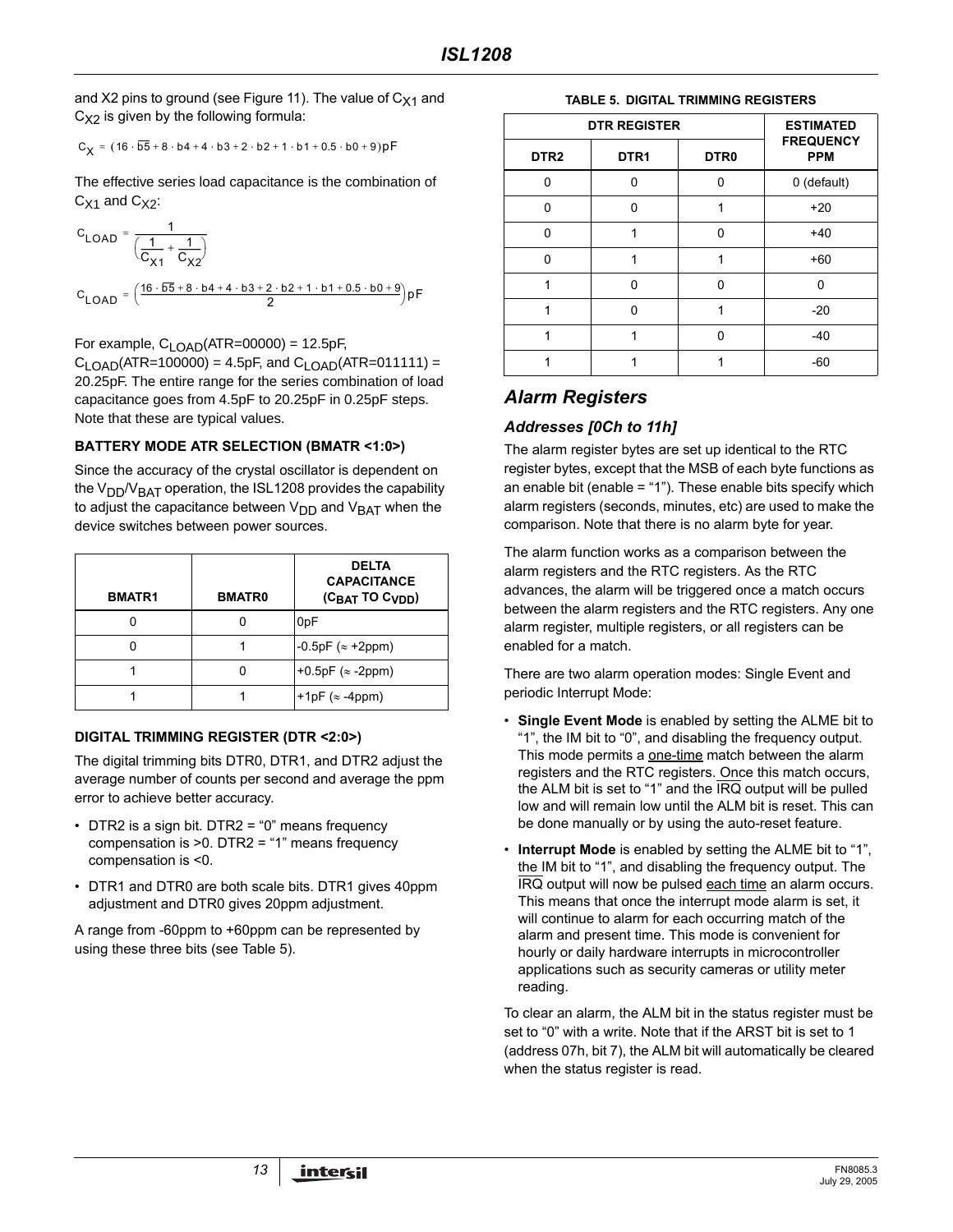Below are examples of both Single Event and periodic Interrupt Mode alarms.

Example  $1 -$  Alarm set with single interrupt (IM="0")

A single alarm will occur on January 1 at 11:30am.

A. Set Alarm registers as follows:

| <b>ALARM</b>    |   |   |   |          |   |   |          |   |                  |                               |
|-----------------|---|---|---|----------|---|---|----------|---|------------------|-------------------------------|
| <b>REGISTER</b> | 7 | 6 | 5 | 4        | 3 | 2 | 1        | 0 | <b>HEX</b>       | <b>DESCRIPTION</b>            |
| <b>SCA</b>      | 0 | 0 | 0 | $\Omega$ | 0 | 0 | 0        | 0 | 00h              | Seconds disabled              |
| <b>MNA</b>      | 1 | 0 | 1 | 1        | 0 | 0 | 0        | 0 | B <sub>0</sub> h | Minutes set to 30.<br>enabled |
| <b>HRA</b>      | 1 | 0 | 0 | 1        | 0 | 0 | 0        | 1 | 91 <sub>h</sub>  | Hours set to 11.<br>enabled   |
| <b>DTA</b>      | 1 | 0 | 0 | $\Omega$ | O | 0 | $\Omega$ | 1 | 81h              | Date set to 1.<br>enabled     |
| <b>MOA</b>      | 1 | 0 | 0 | $\Omega$ | 0 | 0 | 0        | 1 | 81h              | Month set to 1.<br>enabled    |
| <b>DWA</b>      | 0 | 0 | 0 | $\Omega$ | 0 | 0 | 0        | 0 | 00h              | Day of week<br>disabled       |

B. Also the ALME bit must be set as follows:

| <b>CONTROL</b>    |  |   |   |  |  |  |                               |
|-------------------|--|---|---|--|--|--|-------------------------------|
| <b>REGISTER 7</b> |  |   |   |  |  |  | 6 5 4 3 2 1 0 HEX DESCRIPTION |
| INT               |  | Y | x |  |  |  | 0   x0h Enable Alarm          |

xx indicate other control bits

After these registers are set, an alarm will be generated when the RTC advances to exactly 11:30am on January 1 (after seconds changes from 59 to 00) by setting the ALM bit in the status register to "1" and also bringing the IRQ output low.

Example 2 – Pulsed interrupt once per minute (IM="1")

Interrupts at one minute intervals when the seconds register is at 30 seconds.

A. Set Alarm registers as follows:

| <b>ALARM</b>    |                                      | BIT |            |                    |   |   |   |   |                  |                               |
|-----------------|--------------------------------------|-----|------------|--------------------|---|---|---|---|------------------|-------------------------------|
| <b>REGISTER</b> | 6<br>5<br>3<br>2<br>7<br>4<br>1<br>0 |     | <b>HEX</b> | <b>DESCRIPTION</b> |   |   |   |   |                  |                               |
| <b>SCA</b>      | 1                                    | 0   | 1          | 1                  | 0 | 0 | 0 | 0 | B <sub>0</sub> h | Seconds set to 30.<br>enabled |
| <b>MNA</b>      | 0                                    | 0   | 0          | 0                  | 0 | 0 | 0 | 0 | 00h              | Minutes disabled              |
| <b>HRA</b>      | 0                                    | 0   | 0          | 0                  | 0 | 0 | 0 | 0 | 00h              | Hours disabled                |
| <b>DTA</b>      | 0                                    | 0   | 0          | 0                  | 0 | 0 | 0 | 0 | 00h              | Date disabled                 |
| <b>MOA</b>      | 0                                    | 0   | ŋ          | 0                  | 0 | 0 | 0 | 0 | 00h              | Month disabled                |
| <b>DWA</b>      | 0                                    | 0   | ი          | 0                  | O | 0 | 0 | 0 | 00h              | Day of week disabled          |

B. Set the Interrupt register as follows:

| <b>CONTROL</b>                       | BIT |  |            |  |  |  |                |               |                                  |
|--------------------------------------|-----|--|------------|--|--|--|----------------|---------------|----------------------------------|
| $REGISTER \mid 7 \mid 6 \mid 5 \mid$ |     |  |            |  |  |  |                | 4 3 2 1 0 HEX | <b>DESCRIPTION</b>               |
| INT                                  |     |  | $\check{}$ |  |  |  | 0 <sub>0</sub> |               | x0h Enable Alarm and Int<br>Mode |

xx indicate other control bits

Once the registers are set, the following waveform will be seen at IRQ-:



Note that the status register ALM bit will be set each time the alarm is triggered, but does not need to be read or cleared.

# *User Registers*

### *Addresses [12h to 13h]*

These registers are 2 bytes of battery-backed user memory storage.

# *I 2C Serial Interface*

The ISL1208 supports a bidirectional bus oriented protocol. The protocol defines any device that sends data onto the bus as a transmitter and the receiving device as the receiver. The device controlling the transfer is the master and the device being controlled is the slave. The master always initiates data transfers and provides the clock for both transmit and receive operations. Therefore, the ISL1208 operates as a slave device in all applications.

All communication over the  $I^2C$  interface is conducted by sending the MSB of each byte of data first.

### *Protocol Conventions*

Data states on the SDA line can change only during SCL LOW periods. SDA state changes during SCL HIGH are reserved for indicating START and STOP conditions (See Figure [12\)](#page-14-0). On power up of the ISL1208, the SDA pin is in the input mode.

All  $1<sup>2</sup>C$  interface operations must begin with a START condition, which is a HIGH to LOW transition of SDA while SCL is HIGH. The ISL1208 continuously monitors the SDA and SCL lines for the START condition and does not respond to any command until this condition is met (See Figure [12](#page-14-0)). A START condition is ignored during the powerup sequence.

All  $1^2$ C interface operations must be terminated by a STOP condition, which is a LOW to HIGH transition of SDA while SCL is HIGH (See Figure [12](#page-14-0)). A STOP condition at the end of a read operation or at the end of a write operation to memory only places the device in its standby mode.

An acknowledge (ACK) is a software convention used to indicate a successful data transfer. The transmitting device, either master or slave, releases the SDA bus after transmitting eight bits. During the ninth clock cycle, the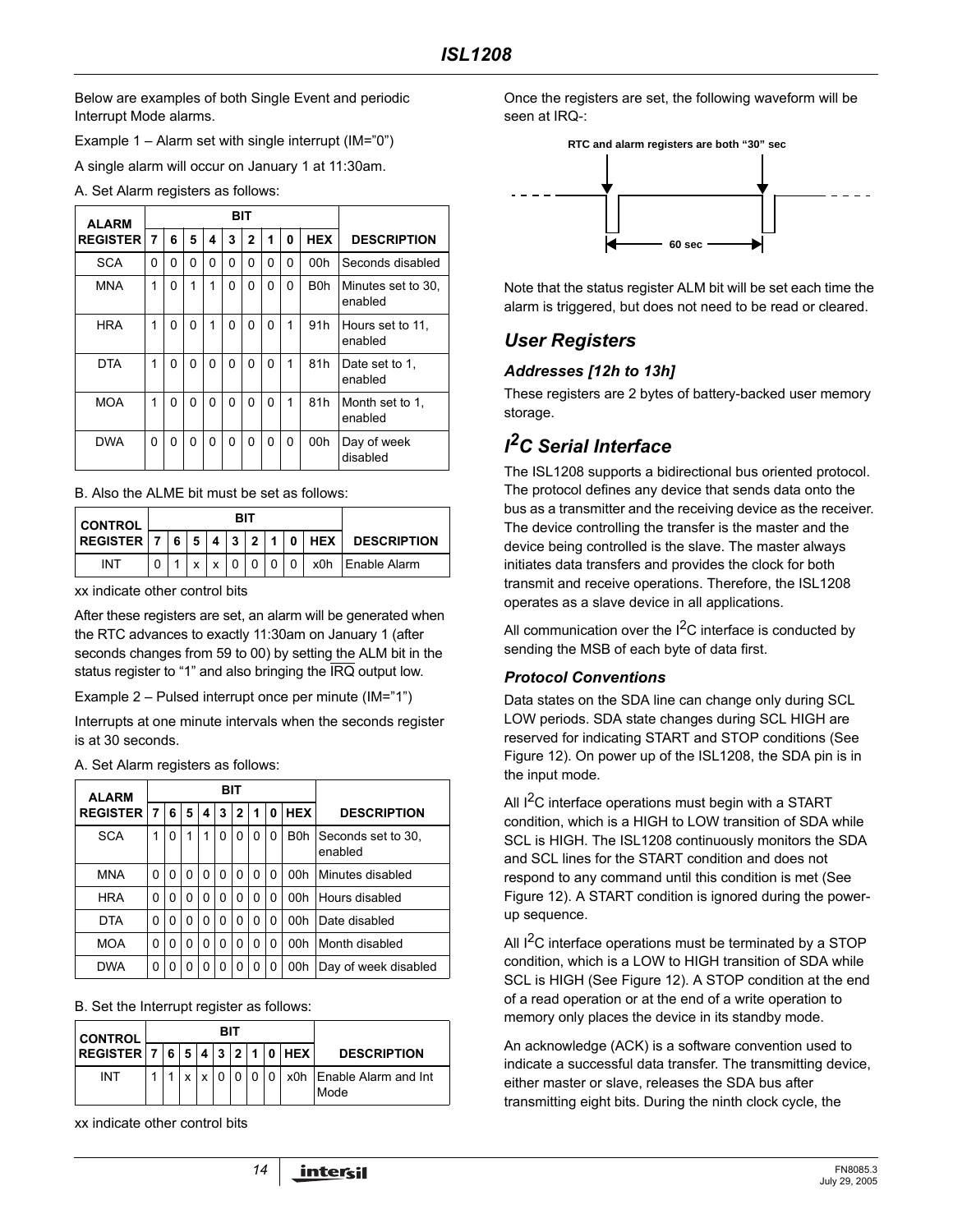receiver pulls the SDA line LOW to acknowledge the reception of the eight bits of data (See Figure [13](#page-14-1)).

The ISL1208 responds with an ACK after recognition of a START condition followed by a valid Identification Byte, and once again after successful receipt of an Address Byte. The ISL1208 also responds with an ACK after receiving a Data

Byte of a write operation. The master must respond with an ACK after receiving a Data Byte of a read operation.



**FIGURE 12. VALID DATA CHANGES, START, AND STOP CONDITIONS**

<span id="page-14-0"></span>

**FIGURE 13. ACKNOWLEDGE RESPONSE FROM RECEIVER**

<span id="page-14-1"></span>

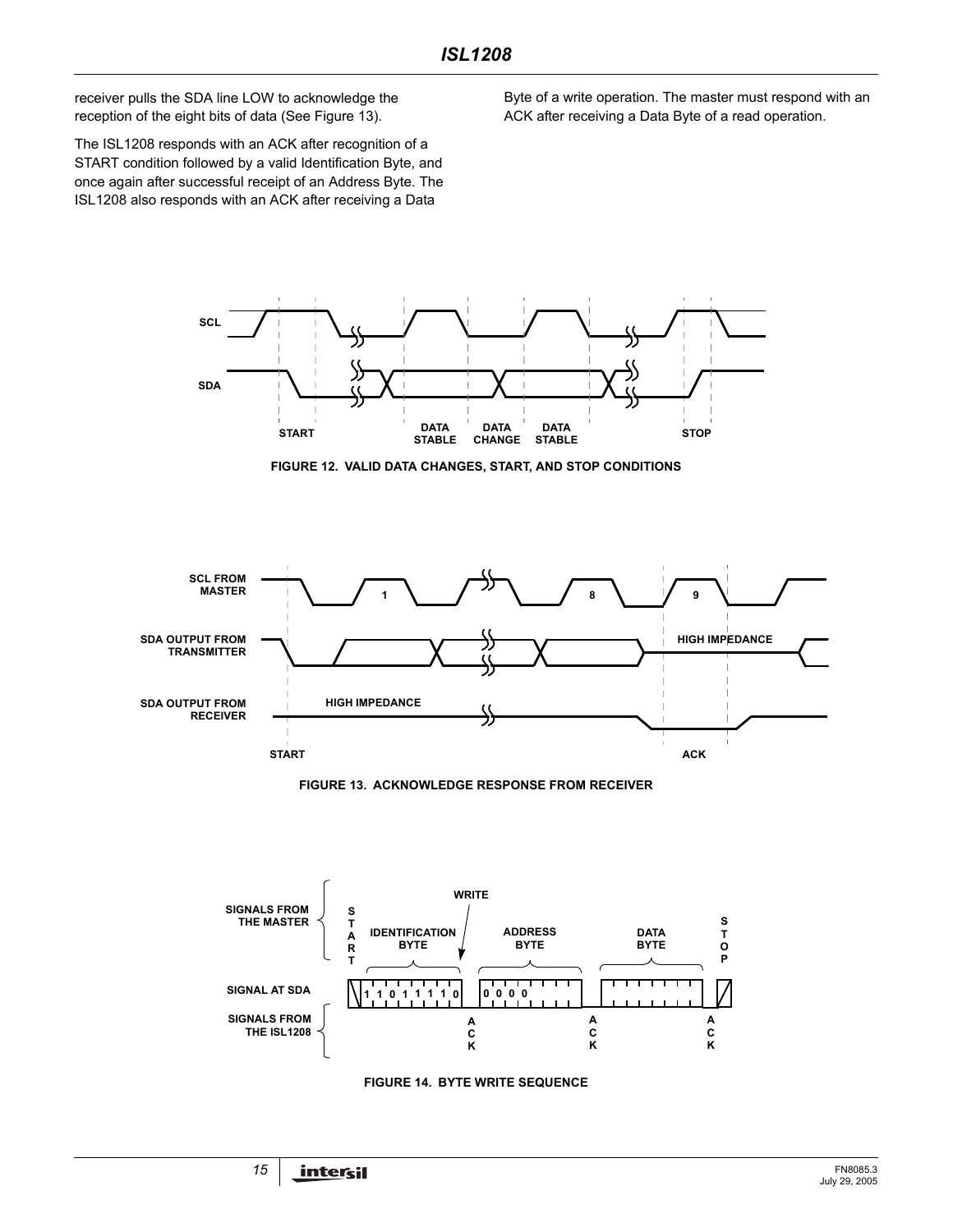# *Device Addressing*

Following a start condition, the master must output a Slave Address Byte. The 7 MSBs are the device identifier. These bits are "1101111". Slave bits "1101" access the register. Slave bits "111" specify the device select bits.

The last bit of the Slave Address Byte defines a read or write operation to be performed. When this R/W bit is a "1", then a read operation is selected. A "0" selects a write operation (Refer to Figure [15](#page-15-0)).

After loading the entire Slave Address Byte from the SDA bus, the ISL1208 compares the device identifier and device select bits with "1101111". Upon a correct compare, the device outputs an acknowledge on the SDA line.

Following the Slave Byte is a one byte word address. The word address is either supplied by the master device or obtained from an internal counter. On power up the internal address counter is set to address 0h, so a current address read of the CCR array starts at address 0h. When required, as part of a random read, the master must supply the 1 Word Address Bytes as shown in Figure [16](#page-15-1).

In a random read operation, the slave byte in the "dummy write" portion must match the slave byte in the "read" section. For a random read of the Clock/Control Registers, the slave byte must be "1101111x" in both places.

|    |    |    |    |                |                |                | R/W | <b>SLAVE</b><br><b>ADDRESS BYTE</b> |
|----|----|----|----|----------------|----------------|----------------|-----|-------------------------------------|
| A7 | A6 | A5 | A4 | A <sub>3</sub> | A2             | <b>A1</b>      | A0  | <b>WORD ADDRESS</b>                 |
| D7 | D6 | D5 | D4 | D3             | D <sub>2</sub> | D <sub>1</sub> | D0  | <b>DATA BYTE</b>                    |

<span id="page-15-0"></span>**FIGURE 15. SLAVE ADDRESS, WORD ADDRESS, AND DATA BYTES**

# *Write Operation*

A Write operation requires a START condition, followed by a valid Identification Byte, a valid Address Byte, a Data Byte, and a STOP condition. After each of the three bytes, the ISL1208 responds with an ACK. At this time, the  $I^2C$ interface enters a standby state.

# *Read Operation*

A Read operation consists of a three byte instruction followed by one or more Data Bytes (See Figure [16](#page-15-1)). The master initiates the operation issuing the following sequence: a START, the Identification byte with the R/W bit set to "0", an Address Byte, a second START, and a second Identification byte with the R/ $\overline{W}$  bit set to "1". After each of the three bytes, the ISL1208 responds with an ACK. Then the ISL1208 transmits Data Bytes as long as the master responds with an ACK during the SCL cycle following the eighth bit of each byte. The master terminates the read operation (issuing a STOP condition) following the last bit of the last Data Byte (See Figure [16\)](#page-15-1).

The Data Bytes are from the memory location indicated by an internal pointer. This pointer initial value is determined by the Address Byte in the Read operation instruction, and increments by one during transmission of each Data Byte. After reaching the memory location 13h the pointer "rolls over" to 00h, and the device continues to output data for each ACK received.

<span id="page-15-1"></span>

**FIGURE 16. READ SEQUENCE**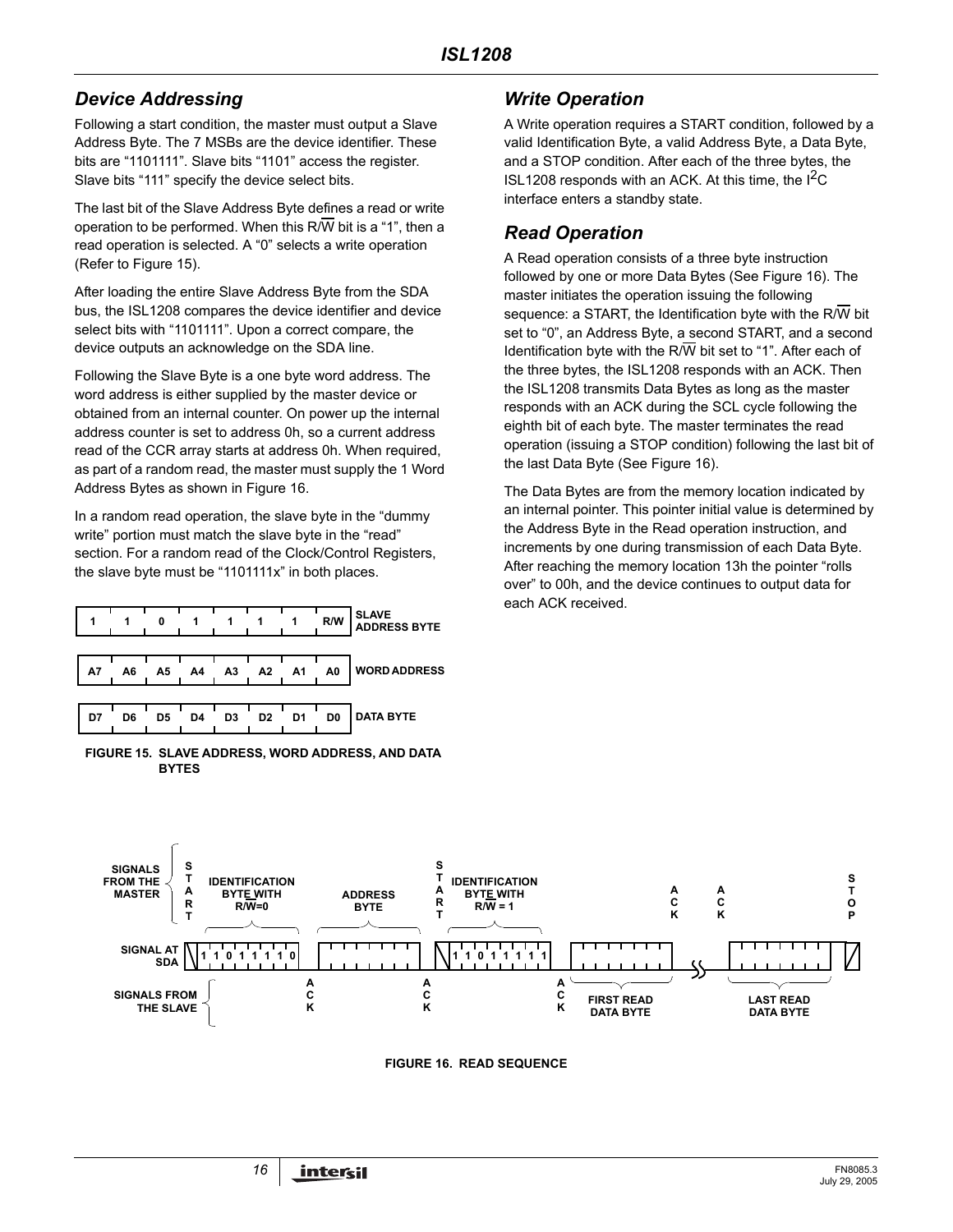# *Application Section*

### *Oscillator Crystal Requirements*

The ISL1208 uses a standard 32.768kHz crystal. Either through hole or surface mount crystals can be used. Table 6 lists some recommended surface mount crystals and the parameters of each. This list is not exhaustive and other surface mount devices can be used with the ISL1208 if their specifications are very similar to the devices listed. The crystal should have a required parallel load capacitance of 12.5pF and an equivalent series resistance of less than 50k. The crystal's temperature range specification should match the application. Many crystals are rated for -10°C to +60°C (especially through hole and tuning fork types), so an appropriate crystal should be selected if extended temperature range is required.

#### **TABLE 6. SUGGESTED SURFACE MOUNT CRYSTALS**

| <b>MANUFACTURER</b> | <b>PART NUMBER</b> |
|---------------------|--------------------|
| Citizen             | <b>CM200S</b>      |
| Epson               | MC-405, MC-406     |
| Raltron             | <b>RSM-200S</b>    |
| SaRonix             | 32S12              |
| Ecliptek            | ECPSM29T-32.768K   |
| ECS                 | ECX-306            |
| Fox                 | <b>FSM-327</b>     |
|                     |                    |

### *Crystal Oscillator Frequency Adjustment*

The ISL1208 device contains circuitry for adjusting the frequency of the crystal oscillator. This circuitry can be used to trim oscillator initial accuracy as well as adjust the frequency to compensate for temperature changes.

The Analog Trimming Register (ATR) is used to adjust the load capacitance seen by the crystal. There are six bits of ATR control, with linear capacitance increments available for adjustment. Since the ATR adjustment is essentially "pulling" the frequency of the oscillator, the resulting frequency changes will not be linear with incremental capacitance changes. The equations which govern pulling show that lower capacitor values of ATR adjustment will provide larger increments. Also, the higher values of ATR adjustment will produce smaller incremental frequency changes. These values typically vary from 6-10 ppm/bit at the low end to <1ppm/bit at the highest capacitance settings. The range afforded by the ATR adjustment with a typical surface mount crystal is typically -34 to +80ppm around the ATR=0 default setting because of this property. The user should note this when using the ATR for calibration. The temperature drift of the capacitance used in the ATR control is extremely low, so this feature can be used for temperature compensation with good accuracy.

In addition to the analog compensation afforded by the adjustable load capacitance, a digital compensation feature is available for the ISL1208. There are 3 bits known as the Digital Trimming Register (DTR). The range provided is ±60ppm in increments of 20ppm. DTR operates by adding or skipping pulses in the clock counter. It is very useful for coarse adjustments of frequency drift over temperature or extending the adjustment range available with the ATR register.

Initial accuracy is best adjusted by enabling the frequency output (using the INT register, address 08h), and monitoring the  $\sim$ IRQ/F<sub>OUT</sub> pin with a calibrated frequency counter. The frequency used is unimportant, although 1Hz is the easiest to monitor. The gating time should be set long enough to ensure accuracy to at least 1ppm. The ATR should be set to the center position, or 100000Bh, to begin with. Once the initial measurement is made, then the ATR register can be changed to adjust the frequency. Note that increasing the ATR register for increased capacitance will lower the frequency, and vice-versa. If the initial measurement shows the frequency is far off, it will be necessary to use the DTR register to do a coarse adjustment. Note that most all crystals will have tight enough initial accuracy at room temperature so that a small ATR register adjustment should be all that is needed.

### *Temperature Compensation*

The ATR and DTR controls can be combined to provide crystal drift temperature compensation. The typical 32.768kHz crystal has a drift characteristic that is similar to that shown in Figure 17. There is a turnover temperature  $(T<sub>0</sub>)$  where the drift is very near zero. The shape is parabolic as it varies with the square of the difference between the actual temperature and the turnover temperature.



**FIGURE 17. RTC CRYSTAL TEMPERATURE DRIFT**

If full industrial temperature compensation is desired in an ISL1208 circuit, then both the DTR and ATR registers will need to be utilized (total correction range = -94 to +140ppm).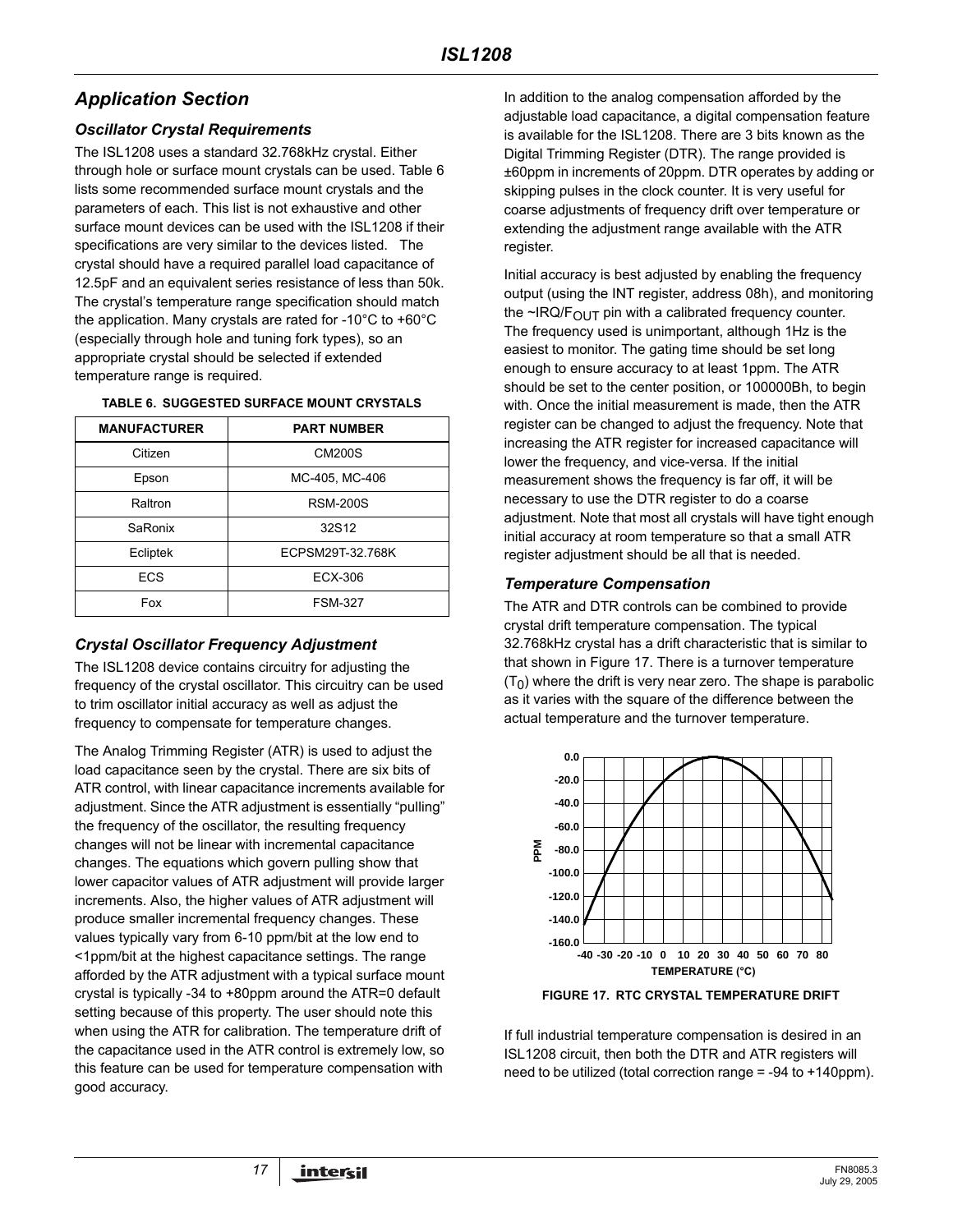A system to implement temperature compensation would consist of the ISL1208, a temperature sensor, and a microcontroller. These devices may already be in the system so the function will just be a matter of implementing software and performing some calculations. Fairly accurate temperature compensation can be implemented just by using the crystal manufacturer's specifications for the turnover temperature  $T_0$  and the drift coefficient (β). The formula for calculating the oscillator adjustment necessary is:

Adjustment (ppm) =  $(T - T_0)^2$  \*  $\beta$ 

Once the temperature curve for a crystal is established, then the designer should decide at what discrete temperatures the compensation will change. Since drift is higher at extreme temperatures, the compensation may not be needed until the temperature is greater than 20 $^{\circ}$ C from T<sub>0</sub>.

A sample curve of the ATR setting vs. Frequency Adjustment for the ISL1208 and a typical RTC crystal is given in Figure 18. This curve may vary with different crystals, so it is good practice to evaluate a given crystal in an ISL1208 circuit before establishing the adjustment values.



**FIGURE 18. ATR SETTING vs OSCILLATOR FREQUENCY ADJUSTMENT**

This curve is then used to figure what ATR and DTR settings are used for compensation. The results would be placed in a lookup table for the microcontroller to access.

# *Layout Considerations*

The crystal input at X1 has a very high impedance, and oscillator circuits operating at low frequencies such as 32.768kHz are known to pick up noise very easily if layout precautions are not followed. Most instances of erratic clocking or large accuracy errors can be traced to the susceptibility of the oscillator circuit to interference from adjacent high speed clock or data lines. Careful layout of the RTC circuit will avoid noise pickup and insure accurate clocking.

Figure 19 shows a suggested layout for the ISL1208 device using a surface mount crystal. Two main precautions should be followed:

Do not run the serial bus lines or any high speed logic lines in the vicinity of the crystal. These logic level lines can induce noise in the oscillator circuit to cause misclocking.

Add a ground trace around the crystal with one end terminated at the chip ground. This will provide termination for emitted noise in the vicinity of the RTC device.



#### **FIGURE 19. SUGGESTED LAYOUT FOR ISL1208 AND CRYSTAL**

In addition, it is a good idea to avoid a ground plane under the X1 and X2 pins and the crystal, as this will affect the load capacitance and therefore the oscillator accuracy of the circuit. If the ~IRQ/ $F_{\text{OUT}}$  pin is used as a clock, it should be routed away from the RTC device as well. The traces for the  $V<sub>BAT</sub>$  and  $V<sub>CC</sub>$  pins can be treated as a ground, and should be routed around the crystal.

### *Super Capacitor Backup*

The ISL1208 device provides a  $V_{\text{BAT}}$  pin which is used for a battery backup input. A Super Capacitor can be used as an alternative to a battery in cases where shorter backup times are required. Since the battery backup supply current required by the ISL1208 is extremely low, it is possible to get months of backup operation using a Super Capacitor. Typical capacitor values are a few µF to 1 Farad or more depending on the application.

If backup is only needed for a few minutes, then a small inexpensive electrolytic capacitor can be used. For extended periods, a low leakage, high capacity Super Capacitor is the best choice. These devices are available from such vendors as Panasonic and Murata. The main specifications include working voltage and leakage current. If the application is for charging the capacitor from a  $+5V \pm 5\%$  supply with a signal diode, then the voltage on the capacitor can vary from ~4.5V to slightly over 5.0V. A capacitor with a rated WV of 5.0V may have a reduced lifetime if the supply voltage is slightly high. The leakage current should be as small as possible. For example, a Super Capacitor should be specified with leakage of well below 1µA. A standard electrolytic capacitor with DC leakage current in the microamps will have a severely shortened backup time.

Below are some examples with equations to assist with calculating backup times and required capacitance for the ISL1208 device. The backup supply current plays a major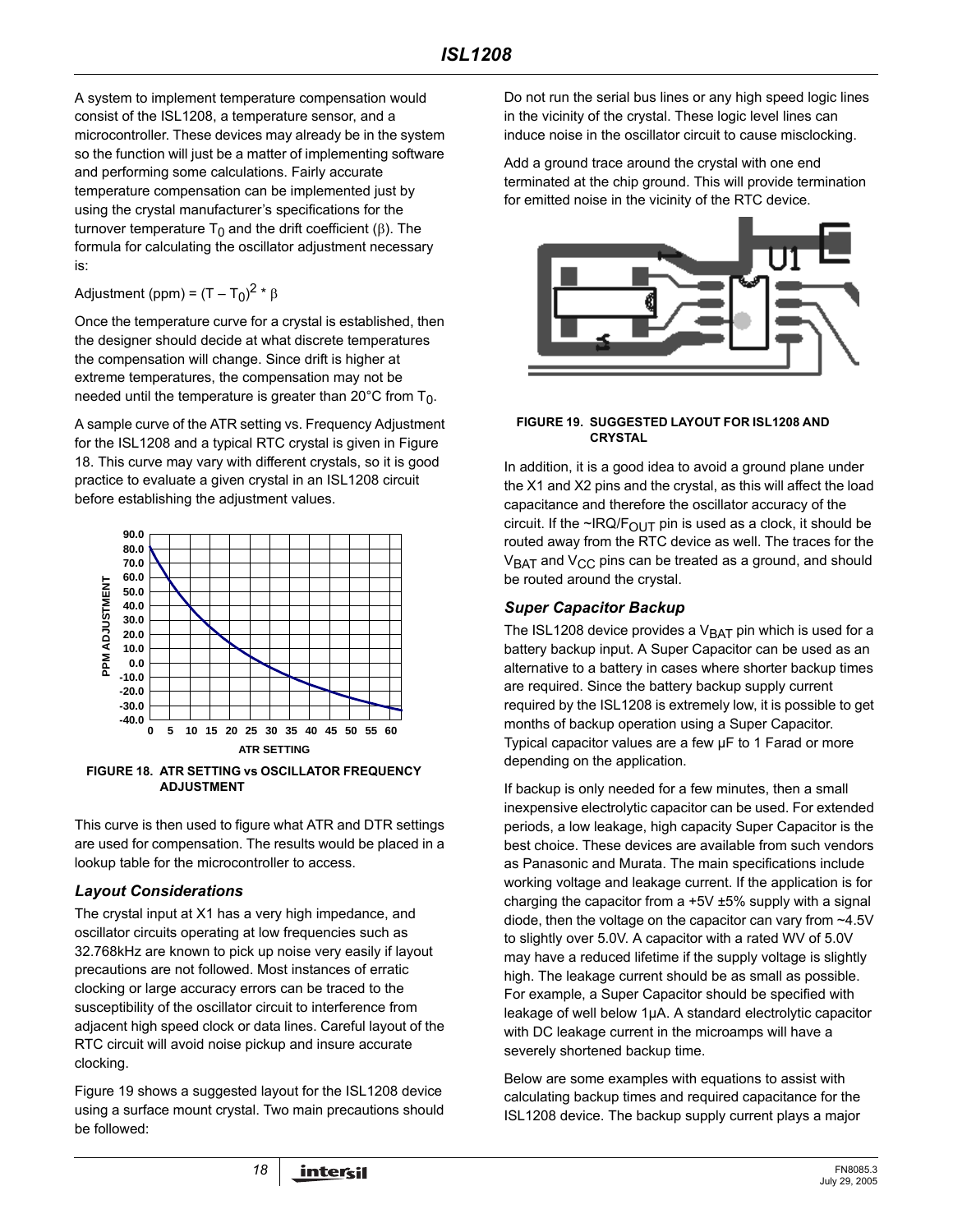part in these equations, and a typical value was chosen for example purposes. For a robust design, a margin of 30% should be included to cover supply current and capacitance tolerances over the results of the calculations. Even more margin should be included if periods of very warm temperature operation are expected.

#### *Example 1. Calculating backup time given voltages and capacitor value*



**FIGURE 20. SUPERCAPACITOR CHARGING CIRCUIT**

In Figure 20, use  $C_{\text{BAT}}$  = 0.47F and  $V_{\text{CC}}$  = 5.0V. With  $V_{\text{CC}}$  = 5.0V, the voltage at  $V_{BAT}$  will approach 4.7V as the diode turns off completely. The ISL1208 is specified to operate down to  $V<sub>BAT</sub>$  = 1.8V. The capacitance charge/discharge equation is used to estimate the total backup time:

$$
I = C_{\text{BAT}} \cdot dV/dT \tag{Eq. 1}
$$

Rearranging gives

$$
dT = C_{BAT} * dV / I_{TOT} \text{ to solve for backup time.} \tag{Eq. 2}
$$

 $C_{\text{BAT}}$  is the backup capacitance and dV is the change in voltage from fully charged to loss of operation. Note that  $I_{\text{TOT}}$  is the total of the supply current of the ISL1208 ( $I_{\text{BAT}}$ ) plus the leakage current of the capacitor and the diode,  $I_{LKG}$ . In these calculations,  $I_{LKG}$  is assumed to be extremely small and will be ignored. If an application requires extended operation at temperatures over 50°C, these leakages will increase and hence reduce backup time.

Note that  $I<sub>BAT</sub>$  changes with  $V<sub>BAT</sub>$  almost linearly (see Typical Performance Curves). This allows us to make an approximation of  $I<sub>BAT</sub>$ , using a value midway between the two endpoints. The typical linear equation for  $I<sub>BAT</sub>$  vs  $V<sub>BAT</sub>$ is:

$$
I_{BAT} = 1.031E-7*(V_{BAT}) + 1.036E-7 \text{ Amps} \tag{Eq. 3}
$$

Using this equation to solve for the average current given 2 voltage points gives:

 $I_{BATAVG}$  = 5.155E-8\*( $V_{BAT2}$  +  $V_{BAT1}$ ) + 1.036E-7 Amps (EQ. 4) Combining with Equation 2 gives the equation for backup time:

 $T_{\text{BACKUP}} = C_{\text{BAT}} * (V_{\text{BAT2}} - V_{\text{BAT1}}) / (I_{\text{BATAVG}} + I_{\text{LKG}})$ seconds (EQ. 5)

where

$$
C_{BAT} = 0.47F
$$
  
\n
$$
V_{BAT1} = 4.7V
$$
  
\n
$$
V_{BAT1} = 1.8V
$$
  
\n
$$
I_{LKG} = 0
$$
 (assumed minimal)

Solving equation 4 for this example,  $I_{\text{BATAVG}} = 4.387E - 7$  A

TBACKUP = 0.47 \* (2.9) / 4.38E-7 = 3.107E6 sec

Since there are 86,400 seconds in a day, this corresponds to 35.96 days. If the 30% tolerance is included for capacitor and supply current tolerances, then worst case backup time would be:

 $C_{BAT} = 0.70 * 35.96 = 25.2$  days

#### *Example 2. Calculating a capacitor value for a given backup time*

Referring to Figure 20 again, the capacitor value needs to be calculated to give 2 months (60 days) of backup time, given  $V_{CC}$  = 5.0V. As in Example 1, the  $V_{BAT}$  voltage will vary from 4.7V down to 1.8V. We will need to rearrange Equation 2 to solve for capacitance:

$$
C_{\text{BAT}} = dT^*I/dV \tag{Eq. 6}
$$

Using the terms described above, this equation becomes:

$$
C_{BAT} = T_{BACKUP} * (I_{BATAVG} + I_{LKG})/(V_{BAT2} - V_{BAT1})
$$
\n(EQ. 7)

where

 $T_{\text{BACKUP}}$  = 60 days  $*$  86,400 sec/day = 5.18 E6 sec  $I_{BATAVG}$  = 4.387 E-7 A (same as Example 1)  $I_{LKG}$  = 0 (assumed)  $V<sub>BAT2</sub> = 4.7V$  $V_{BAT1} = 1.8V$ Solving gives

 $C_{\text{BAT}}$  = 5.18 E6  $*$  (4.387 E-7)/(2.9) = 0.784F

If the 30% tolerance is included for tolerances, then worst case cap value would be

 $C_{\text{BAT}}$  = 1.3  $*$ .784 = 1.02F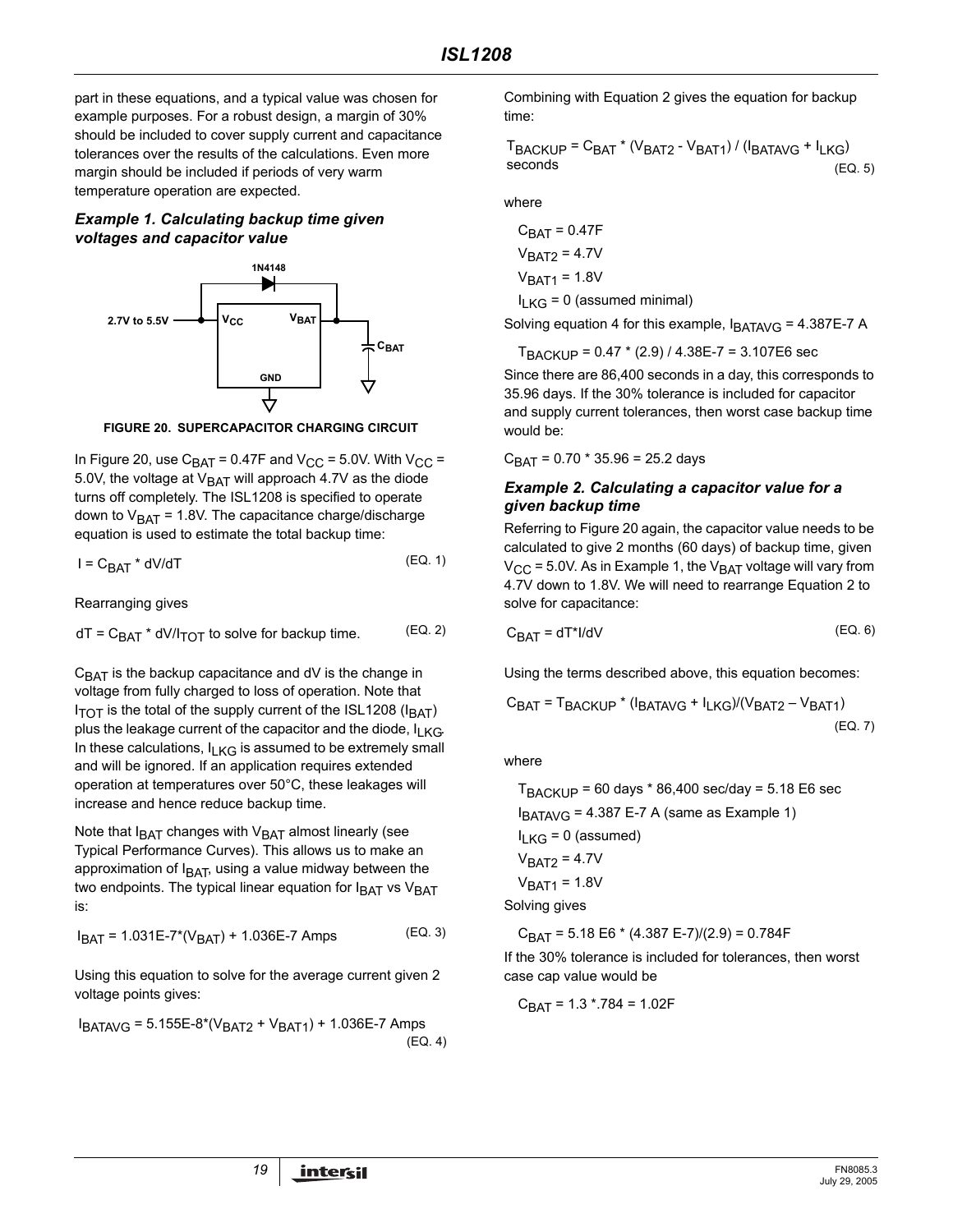# *Packaging Information*



### **8-Lead Miniature Small Outline Gull Wing Package Type M**

NOTE: 1. All dimensions in inches and (millimeters).